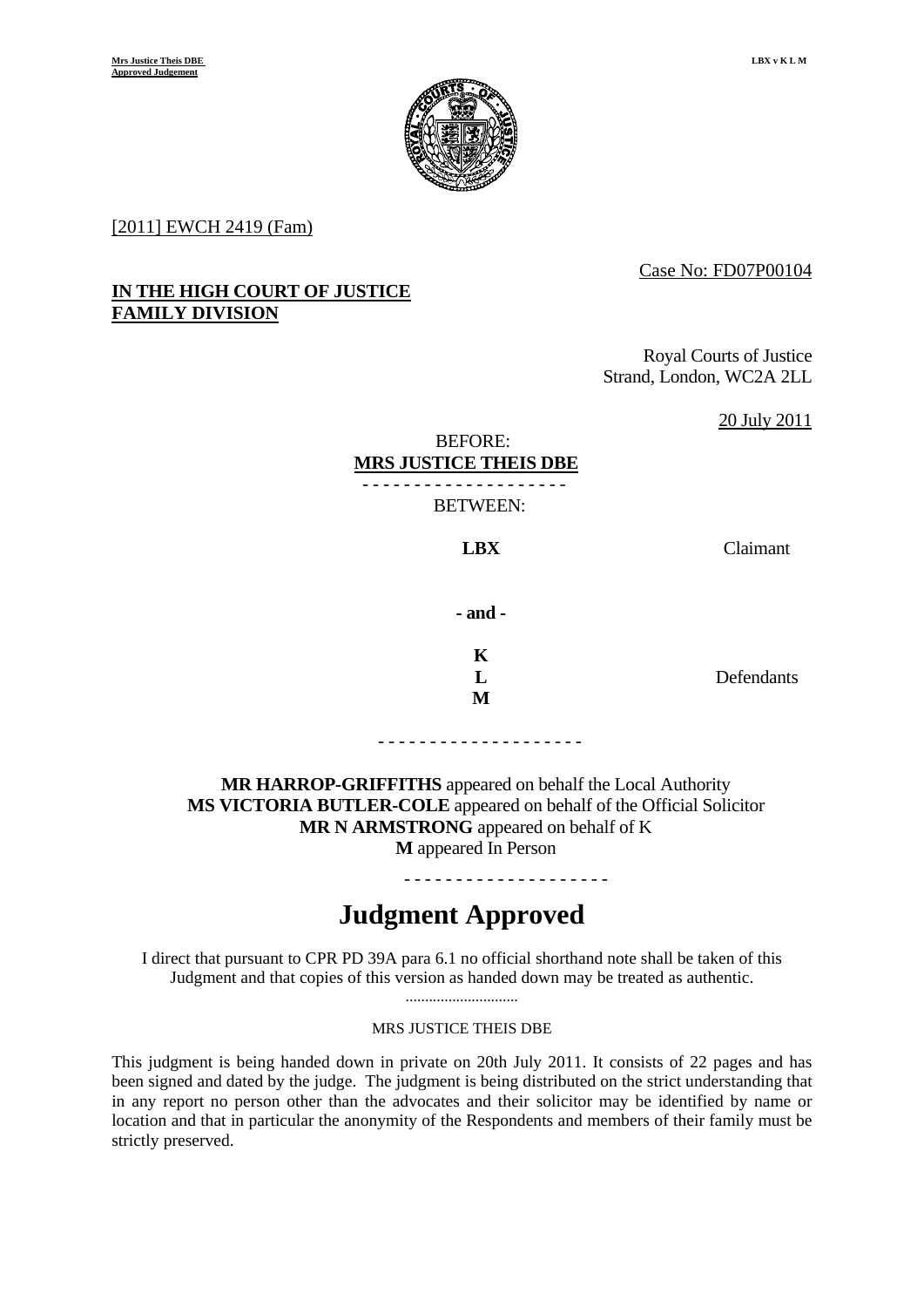# **Mrs Justice Theis DBE:**

- 1. This matter comes before me pursuant to the order of McFarlane J dated 16 June 2011. The proceedings, originally under the inherent jurisdiction, now proceed under the Mental Capacity Act. They concern L born on 21 December 1983. He is therefore now aged 27. L has a diagnosis of mild mental retardation and some learning difficulties, with an IQ that has been assessed at 59.
- 2. The issues to be determined at this hearing are: (i) whether it is in L's best interest to move to supported living accommodation on a trial basis; (ii) whether the hearing listed in September 2011 is required and, (iii) any further directions.
- 3. I do not propose to set out the background to this matter, other than where it is relevant to this judgment. It was extensively dealt with in Baker J's judgment on 31 March 2010. The transcript of that judgment is in the trial bundle before me and it should be read together with this one.
- 4. L has lived with his father, K, and his brother, D, since the early 2000's. Prior to that L lived with his aunt, M, in this country and, prior to that, the maternal family in Trinidad. Unfortunately K and M do not get on. M expresses concern about L remaining in K's care and K, in turn, expresses concern about L having contact with M. The Local Authority and the court have sought to hold the ring on various issues that have arisen from this conflict.
- 5. At some point in 2006 L was arrested, following an allegation that he had made an inappropriate comment to two girls in the street. In the event no charges were pursued. At the time L was allocated a social worker from the Local Authority's learning facility team. In the course of that social worker's work with L he informed her, she said, that K had struck him with a piece of wood and, on occasion, with a stick or belt. Following this he was removed to a place of safety where he remained for six months.
- 6. In about April 2007 he returned to live with his father and brother. It is not clear to me, as it is not clear to Baker J, nor to any of the professionals currently involved in the case, exactly why it was or how it came about that L returned to live with K and D. K and D state that when they sought to make contact with L, when he was in the care of the Local Authority, they were told L did not want to see them. According to them, there was a chance meeting in the street between L and his brother and L came home with him and has remained there ever since.
- 7. Both K and D have expressed concern about the care L received when he was in the care of the Local Authority, in particular his diet and personal hygiene. It is very clear from both the evidence of K and D that one of their real fears in relation to what is now proposed by the Local Authority is that if L goes into supported accommodation they may not see him again.
- 8. The return of L to K's care prompted M to commence proceedings, then under the inherent jurisdiction which, following the implementation of Mental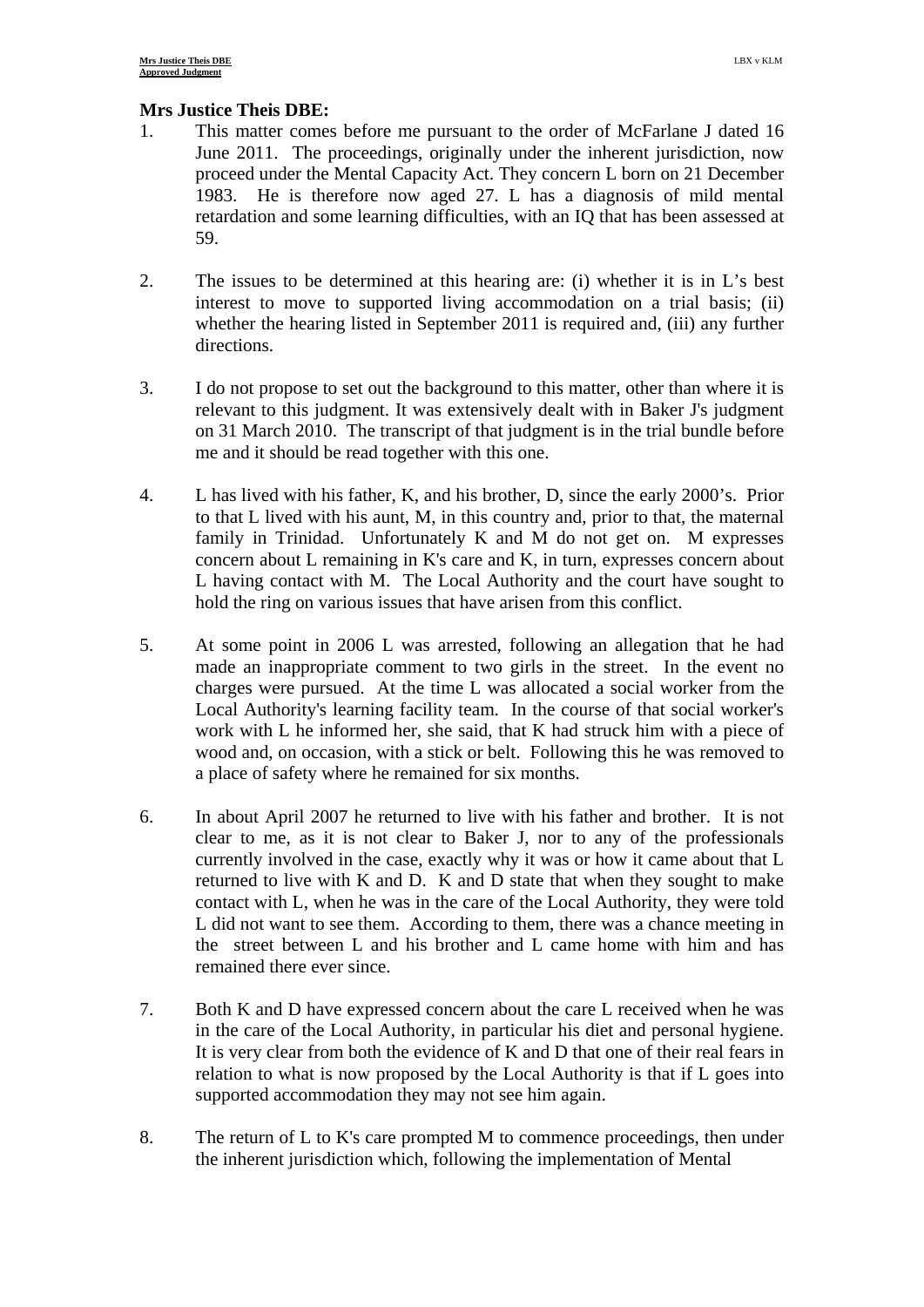Capacity Act, converted into an application under those provisions in the Court of Protection.

- 9. Following directions made in 2007 an independent social worker, Ms Thakrar, was appointed to report to the court. She has remained involved in this case since then and has filed a total of eight written reports between 2007 and 2011.
- 10. At paragraphs 8 to 38 of Baker J's judgment, he sets out the procedural history leading up to the hearing before him on 31 March 2010. The issues Baker J had to consider at the hearing in March 2010 were four fold. Firstly, L's accommodation and residence. Secondly, his contact arrangements with other members of his family. Thirdly, the application by the Local Authority for the appointment of a deputy. And, fourthly, whether the proceedings should be brought to an end.
- 11. The position then regarding accommodation was recorded as follows in paragraph 41 of Baker J's judgment:

"So far as accommodation is concerned, the position of the parties is as follows. The Local Authority, supported by K and the Official Solicitor, propose that L should continue to live with K in the short term, but that steps be put in train to identify a suitable independent supported living establishment to which he can move at some point in the next 12 months. M opposes the proposal that L should continue to live with K. She asks me to order that he should go to live with her. Alternatively, if I do not do that, she proposes that L should move as soon as possible away from K. This demonstrates the persistent ill feeling that persists between K and M."

12. Baker J heard evidence from M, K, Ms Thakrar and Advocate A (L's then advocate). In relation to accommodation and his findings, he said as follows:

> "46. I deal first with the question of accommodation. M put in an impassioned plea that I should allow L to return to live with her. She said that she had looked after him in the past and could do it again in the future. She said that she understands him. She did not trust K, she said, because he has a hold over L. She accepted that L would say and had said that he wanted to live with K, but she said that that was a reflection of influence of K over L.

> 47. K gave evidence and stressed how closely L was both to him and to his brother, D. He accepted that it is in L's interest to move to independent living in the future. He points out with realism that he would not be around forever, and what is to happen then to L, he asks. Clearly, it is in L's interest, says K, to be prepared for that eventuality. Thus he wholeheartedly supports the Local Authority's plan that L should be encouraged to move on to independent living.

> 48. Ms Thakrar gave evidence and stated that in her view L was settled with his father, although she supports the long-term aim of a move to independent living. She commended K for the way in which he had recognised that it was in L's interests to move on. Advocate A confirmed that L seemed comfortable where he lives, but confirmed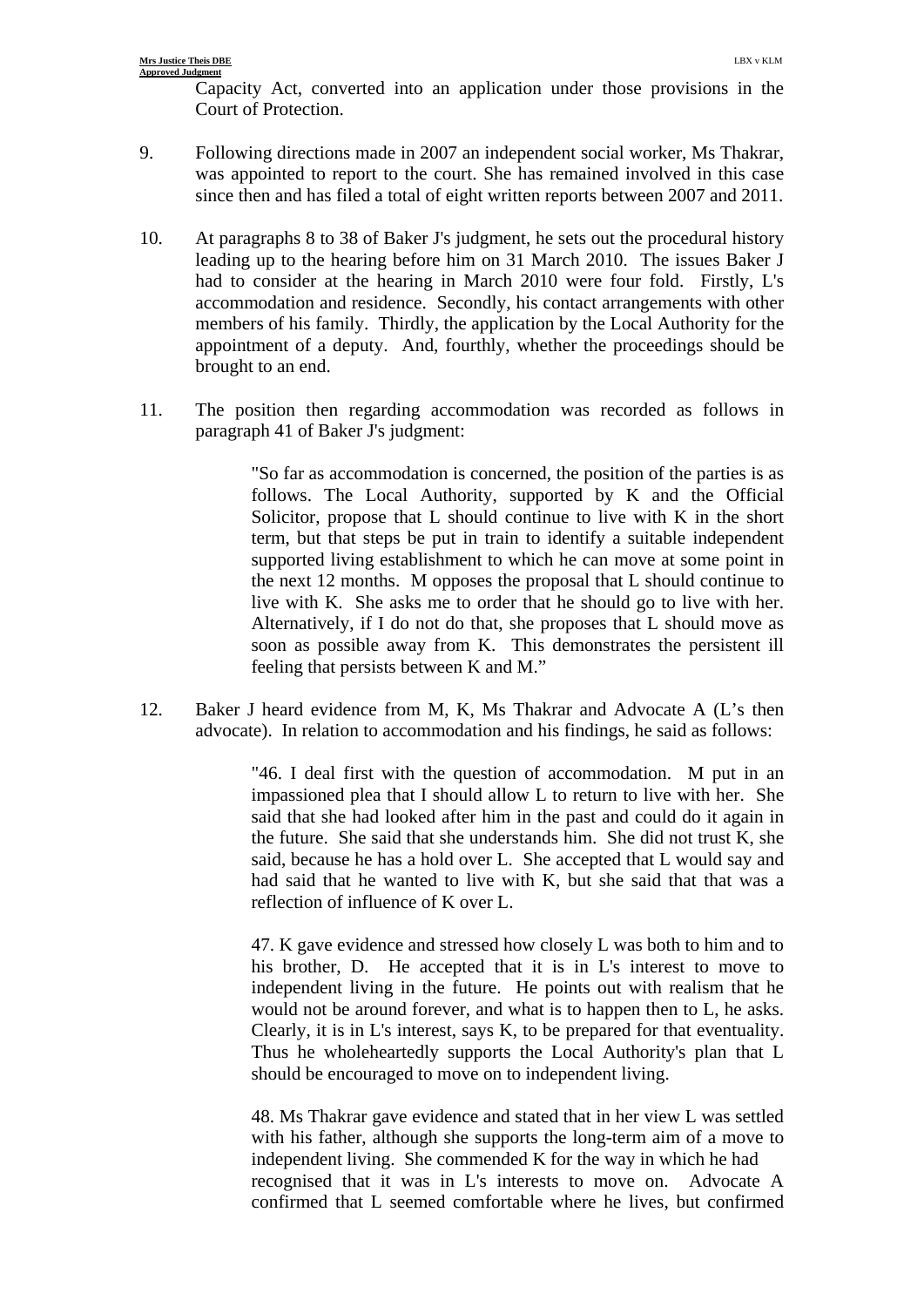that he had spoken with L about the possibility of moving to independent living - a suggestion that Advocate A supports.

49. Clearly, the balance of evidence is in favour of L remaining where he is. I listened carefully to M's evidence and also her final submissions to me in which she stressed how she and L had a good relationship until K got involved and interfered. I have considered carefully the strong arguments that M puts forward, but in the end I am entirely satisfied that the evidence points in one direction and in one direction only, namely, that for the moment L should continue to reside with K.

50. I fully endorse, however, the plan that the Local Authority put forward, supported by Ms Thakrar and the other professionals, and, importantly, endorsed by K, that L should move soon to independent living if that can be achieved. It seems to me, with respect to M, that she does not demonstrate that she really understands L's needs. I am sure she feels strongly about him and loves him and is concerned about him, but I am not satisfied she has really appreciated where his needs lie. I think K has demonstrated that he has a better understanding of what is in his son's best interests. So the order I will make in due course will be an order that provides L should remain living with K for the moment."

- 13. He then dealt with contact and ordered that L should have contact with his aunt once a fortnight, for about three hours. In relation to the appointment of a deputy, the judge did not see any reason to change the position whereby L's father manages his finances.
- 14. Turning to the future of the proceedings, he said at paragraph 55 of his judgment:

"The fourth issue is the question of the future of these proceedings. It is obviously undesirable for proceedings to continue indefinitely, although in cases of this sort it seems to me there is a danger that they do. Nonetheless, these proceedings, it seems to me, should continue for the time being for these reasons. First, no final decision can be taken about his long-term residence until the possibility of, and options for, independent supported living have been investigated. The Local Authority intends to embark upon that process in the next few months and then a decision can be taken. In my view, that is a decision which should be carried out under the umbrella of these proceedings. Secondly, I am far from satisfied that the future of contact is so clear and unproblematic that I can let the proceedings come to an end at this stage. I think it will be in L's interests to review contact and to see whether it is still working in the interests of L before these proceedings come to an end. Thirdly, by not allowing proceedings to come to an end, I will be able to postpone a decision about the appointment of a deputy until the future of L's residence and accommodation has been clarified."

15. He then sets out the terms of the order at paragraph 56. The intention then was that steps should be taken for L to move to independent accommodation. The matter was going to go back for review by the court in December 2010.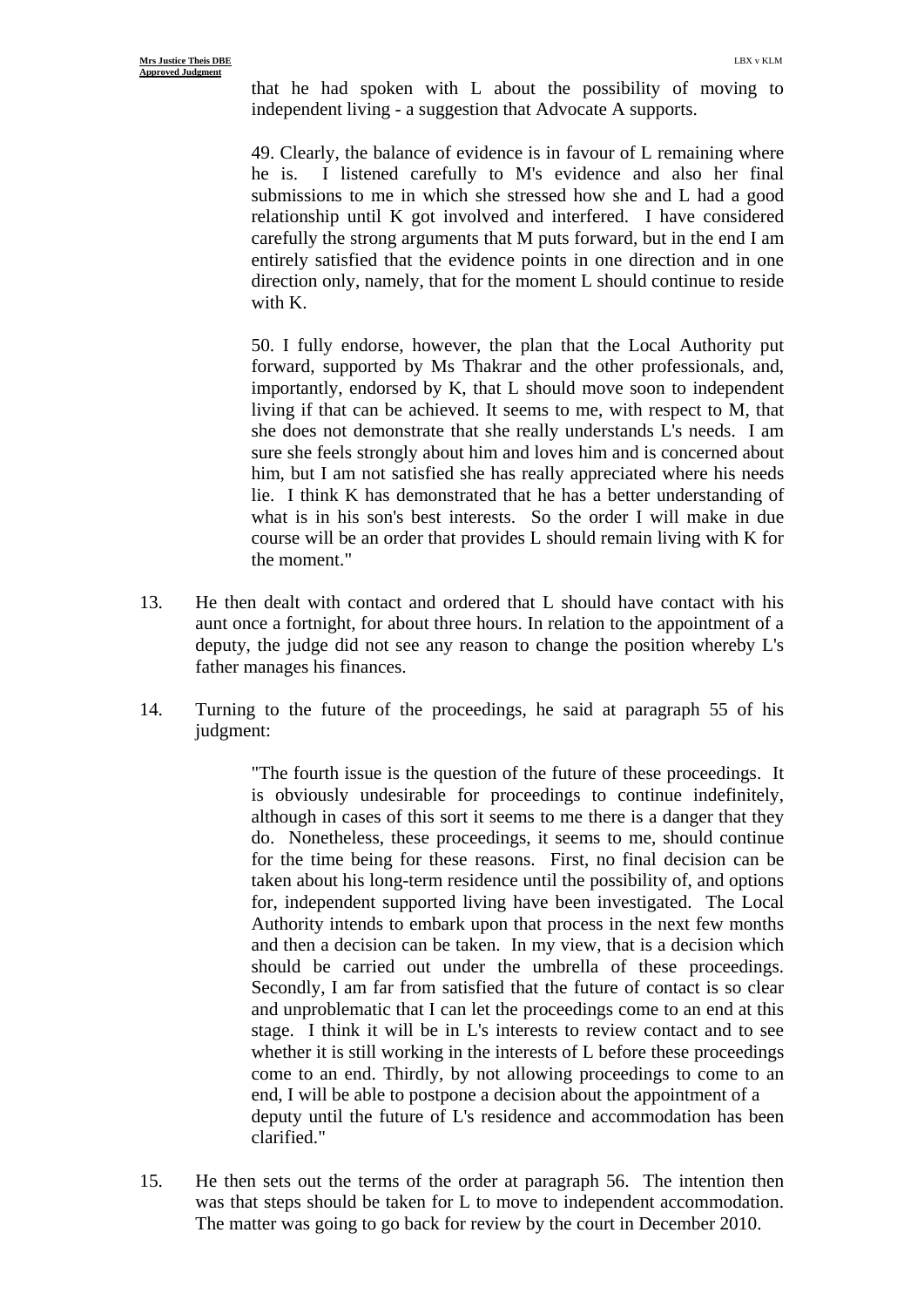- 16. L continued to have respite care one weekend a month at the A placement. He was making progress there and a report from Mr G in October 2010 sets out what he does during his time there and the considerable progress he has made.
- 17. Following the hearing in March 2010 enquiries were made about suitable accommodation for L. A facility, the J placement, was identified early in 2011. This was in the location of the family home (about eight minutes by bus between the family home and the J placement) which is supported accommodation in that there are staff on hand during the day and staff there at night. There are two flats, one downstairs with disabled access and a two bedroomed flat upstairs. The upstairs flat was identified for L. There is one person living there already and L will join him.
- 18. There is a record of a meeting on 29 November 2010 and a draft care plan that was circulated before that meeting. That meeting records the discussion that took place about supported accommodation and what it could offer. There was discussion about a trial period and it records that it can be organised, once a suitable property becomes available. The minutes record that K agreed that the social worker, Ms P, could start the search for an appropriate placement. The minutes then record the discussion about the care package that would be available; a draft had been circulated, as I said, before the meeting. There was then a section that identifies the points and concerns made by K and he sets out his very real concerns about the regime there (in the bundle at C360) and there are a number of bullet points there setting out the concerns that K then raised. It then records that K agrees to support the trial period and support L during the trial period in supported accommodation. The minutes also record discussion regarding L's contact with his aunt and how that can move on to include some unsupervised time and L's views.
- 19. It then appears from the evidence that K and L went on a six week trip to Trinidad, from early December to about mid January. The hearing scheduled for December 2010 was adjourned to January and was heard by Baker J on 24 January 2011. K's evidence was that he thought he returned to this country the week before, on about 15 January 2011.
- 20. The order made on that day was the result of negotiation between the parties and their lawyers outside court. The order declared that it was in L's best interest to reside at the J placement and to have the care plan set out in the plan dated 15 December 2010. The order then goes on to declare that after L has moved to the J placement it is in the best interest to have contact with his father and brother as set out in the schedule attached to the order. That schedule provided for contact be agreed between K and the Local Authority, for it initially to visiting only and then a review involving all parties after a period of three months to consider a move on to staying contact.
- 21. There was provision for Advocate A, L's then advocate, to convey any request by L to have staying contact earlier than the three month review. The order provided for the matter to be reviewed by the court in September.
- 22. K was legally represented at that hearing by solicitor and counsel who had represented him for some time. The updated evidence that was before the court and the parties was a statement from Ms P, the social worker, dated 7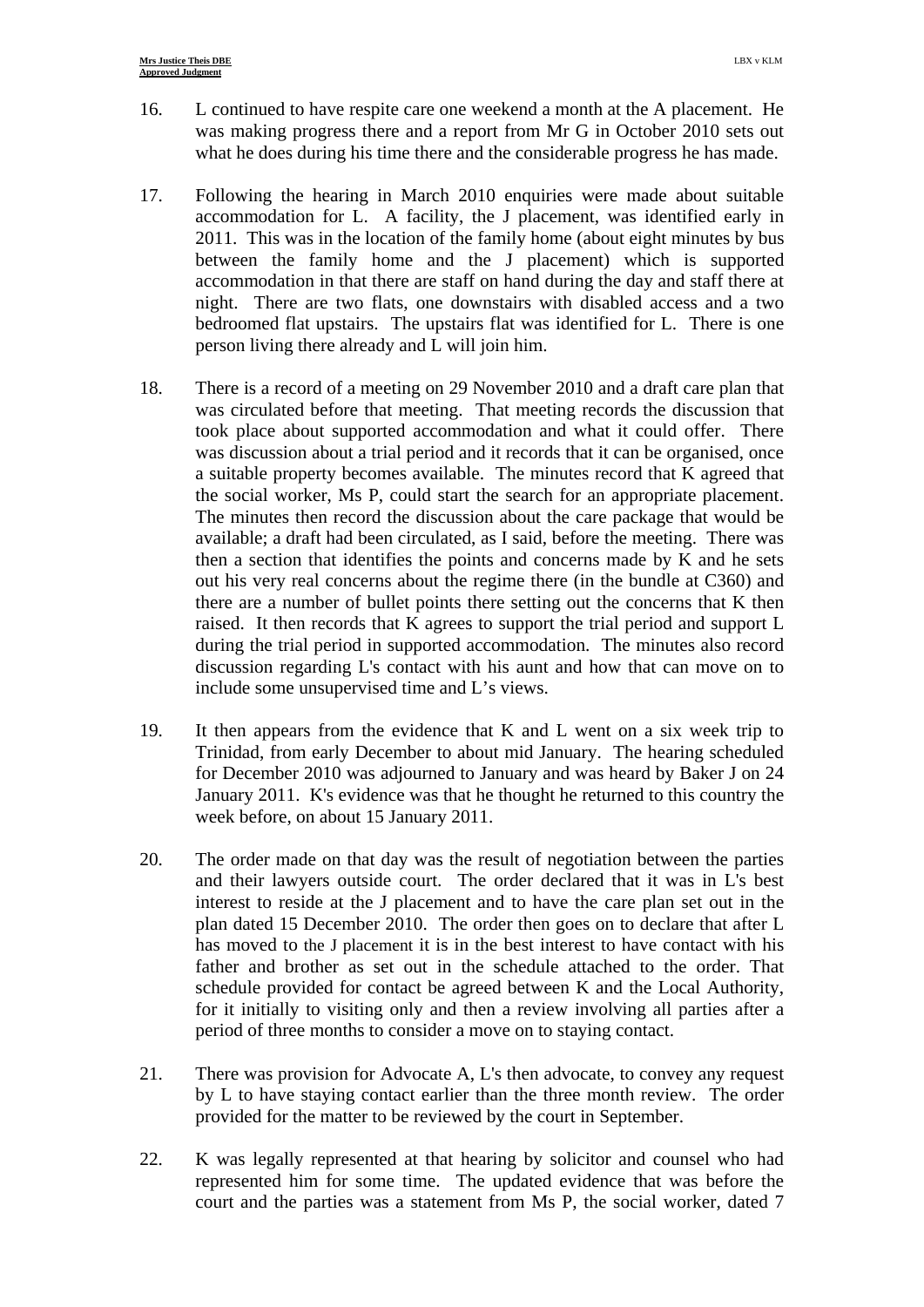December 2010, a statement from K date 7 December 2010 and a report from Ms Thakrar in November 2010.

23. K raised in his statement his concern that the move to supported accommodation was too soon and that L needed to show more of an interest in certain practical skills. He suggested that if the court was minded to order a move to supported accommodation it should do so on a week-on week-off basis. He concluded that statement as follows:

> "I accept that L moving to supported accommodation is in his best interest in the long term, however I do feel that L has a long way to go."

He then repeats his week on week off proposal.

- 24. Following that hearing, the social worker made contact with the J placement and K and L visited the accommodation in early February 2011. Around that time K sent an email, I think dated 8 February 2011, informing the parties that he had dismissed his solicitors. He said he did not see a schedule regarding contact; he did not agree to it and regards it as an unnecessary restriction of his contact with L.
- 25. On 4 March he sent an email describing the newspaper reports concerning the Neary case. He sent a further email shortly thereafter in a similar vein.
- 26. On 23 March 2011, he wrote an email entitled 'Dismissal' to L's advocate, Advocate A, and Advocate A had no choice but to accept that dismissal, having received a letter confirming that position from L.
- 27. In early April 2011, K sent a number of emails to the parties accusing varying professionals of providing false information to the court. The Local Authority held a professionals' meeting on 2 March 2011, which included staff from the J placement. The purpose of the meeting was recorded as follows: 'to agree a transition plan for when L moves into the J placement, which will enable him to cope better with the change in his life and settle in better. It will also enable professionals involved with L to be clear on what form the transition plan will take'. It is unfortunate that that meeting did not involve K or D, this aspect was not explored in the evidence before me.
- 28. A meeting was convened on 20 April 2011 in order to establish what K's concerns were to try and find a way forward. Amongst others, K attended as did Advocate AA, a new advocate K arranged for L. The minutes of that meeting are in the court bundle. They record the detailed discussions that took place at that meeting. They record, in particular, the concerns outlined by K,

 which included his concerns about restrictions on contact, bearing in mind his experience with the Local Authority in 2006 and 2007. Although the minutes record K saying he would not take part in the move, he is reported later on as saying that he would support the transition but would remain concerned about contact.

29. The transition plan is then set out in some detail. The visits would take place over the course of the following month with a view to a final full-time move being on 23 May 2011. The minutes record K agreeing to bring L to the first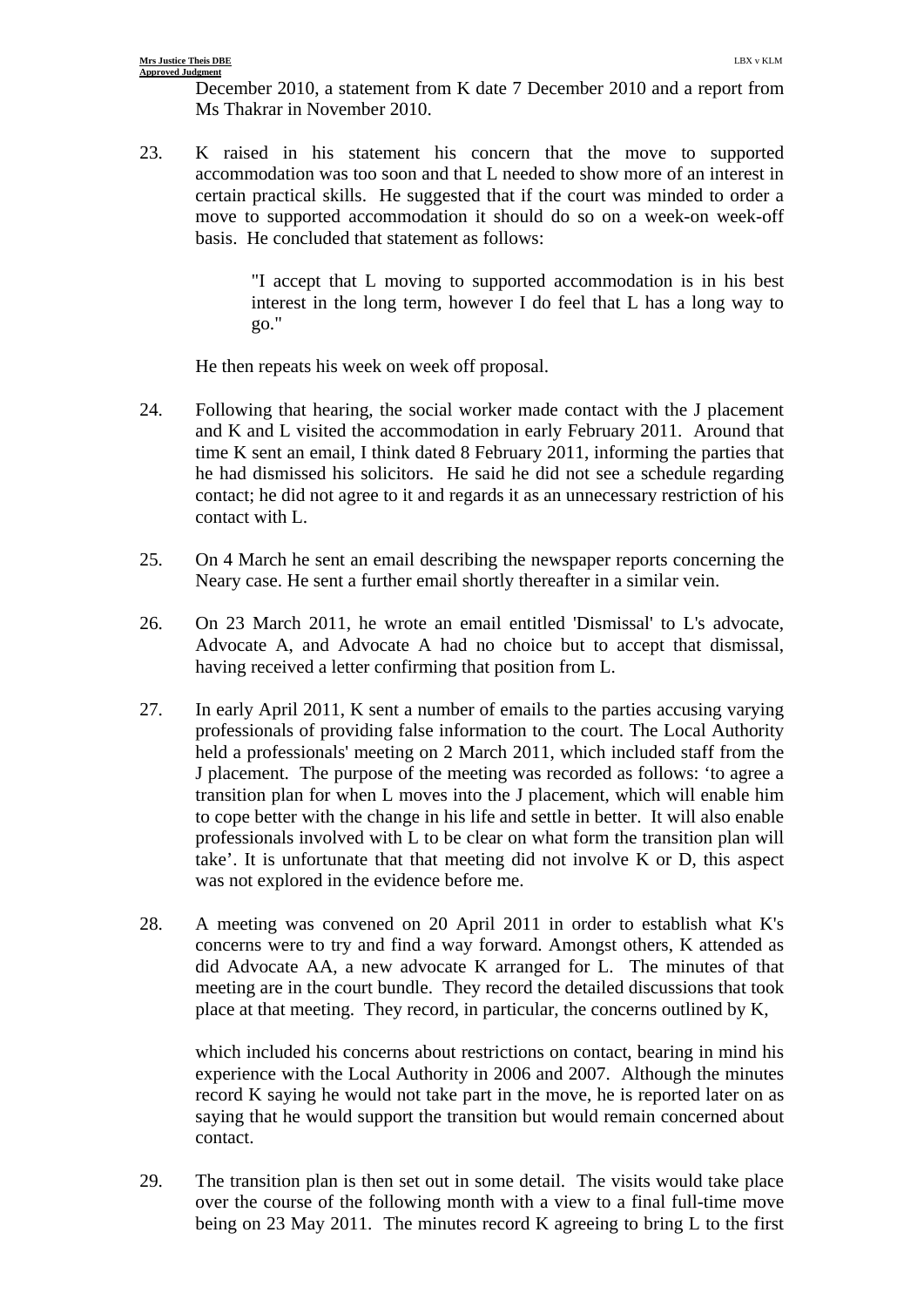two visits. After that he would be dropped off by his father. The first visit was to be on 26 April. L was not brought for that visit or any subsequent visits.

- 30. Ms Thakrar was instructed to prepare an addendum report on 5 May 2011 with the request to advise the court whether it was still in L's interest to move to the J placement in light of K's position. Her report is dated 19 May 2011.
- 31. The matter was back in court on 12 May 2011 before Baker J. K was unrepresented, but attended the hearing. A draft order was handed to him which provided for a declaration that it was in L's interest to be placed in the J placement on 31 May 2011 and the contact provided for in the January order was varied to supervised contact. That order was not capable of agreement and Baker J adjourned the matter to a hearing before Hedley J on 24 May 2011, with a time estimate of one day with the direction of who was to attend to give evidence. A direction was made for Ms Thakrar to file her report. The hearing before Hedley J was adjourned as K had instructed fresh solicitors and the transfer of the file and the LSC funding certificate was not completed.
- 32. The funding certificate was transferred to K's current solicitors just prior to the hearing before McFarlane J on 16 June 2011. That order declared that it was in L's interest for there to be consistency about advocacy services for him and the matter was adjourned to be heard by me on 18 and 19 July, with a time estimate of two days. The order recorded the issues this hearing was to determine, directions were made of a filing of a further report from Ms Thakrar as to a trial period of supported living.
- 33. Ms Thakrar's most report is dated 11 July 2011. In summary, it recommended a trial period of supported accommodation initially for three months, which would be reviewed after a month with reviews built in after that. She stressed the importance of L's views being obtained by an independent advocate.
- 34. I have updated statements from K and Ms P. In his statement K states that although he accepts he agreed to move in January 2011 "having fully reflected after the hearing" he confirms that he is of a view that such a move would not be in the best interest of L. He describes in that statement the impact of such a move on L's relationship with his family and a loss of day-to-day contact with not only his family but other aspects of the family home, for example the pets. He describes the attempts he has made to secure larger housing for the family. In relation to L's independence, he states:

"I agree that in the long-term it is important for L to obtain further independence skills."

35. He then sets out the skills L has acquired, that his skills continually increase and this can take place in the home. He produced a bundle of photographs which graphically illustrate and describe the various things L does with his family. K continued in that statement:

> "If there does come a point when L develops sufficient living skills to move into supported accommodation or in the alternative, then I think it should be addressed then. It does not have to be explored now."

36. In relation to the suggestion of the trial period, he states he does not support that but if the court disagrees with him he is prepared to go along with it. He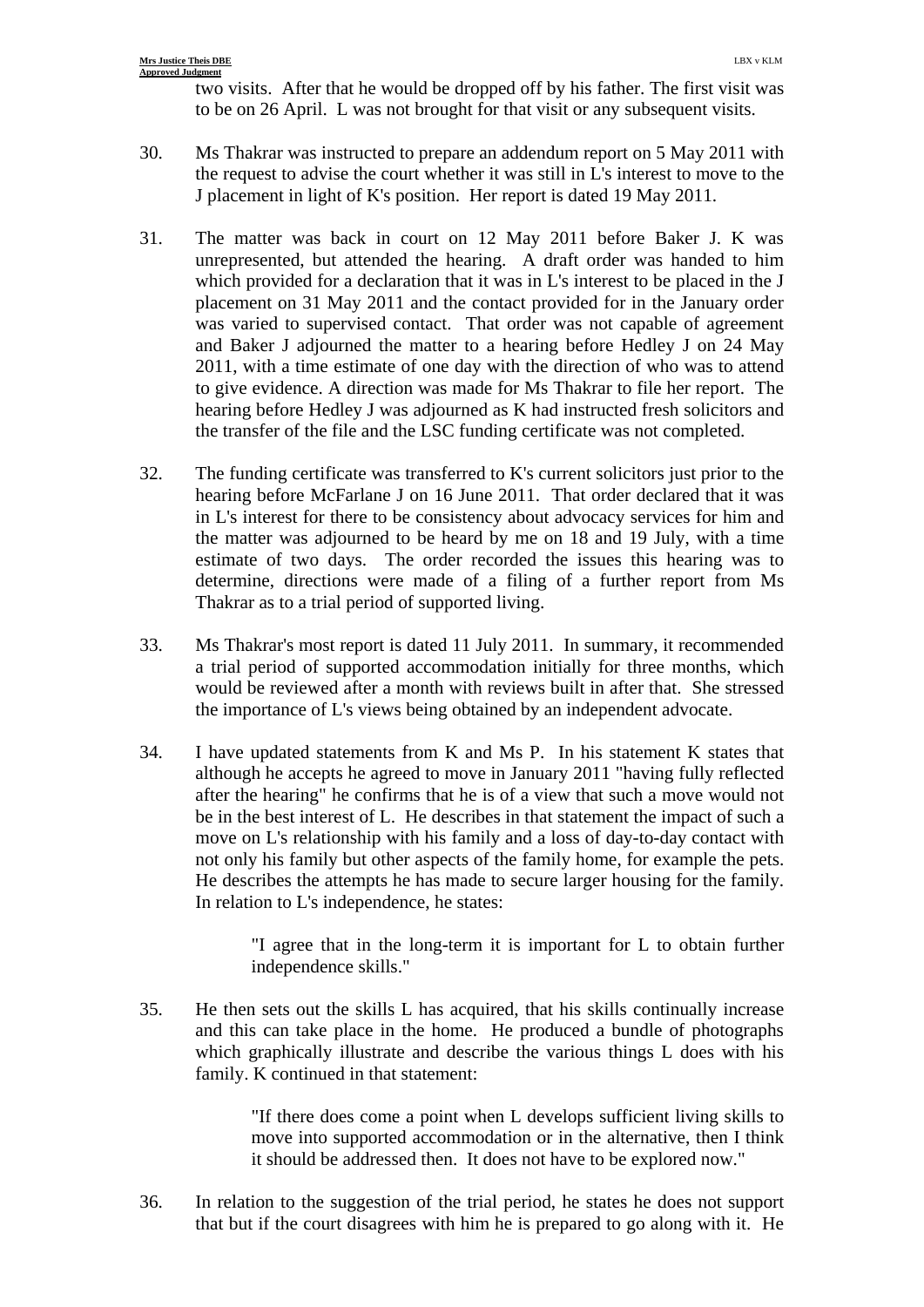sets out his concerns about relying on what L says, as he says different things to different people. He denies putting any pressure or seeking to influence L's wishes. He concludes his statement by setting out some general concerns. Firstly, his concern that L will not be cared for properly in the J placement compared to home and refers to what happened in 2006 and 2007 regarding L's weight and general appearance. Secondly, the failure of the Local Authority to invite him to meetings, in particular the meeting of 2 March 2011. Thirdly, the failure to arrange any meetings to discuss the events of 2006 and 2007 and his feeling about those events. He states a letter dated 7 May 2008 from the Local Authority, which refers to a confusing and a difficult time for K did not go far enough. Finally, the need for an occupational therapist report to have up-to-date information about how L is functioning and the time it takes to undertake certain tasks.

- 37. Ms P's most recent statement sets out what the J placement can offer. In addition to the accommodation that I have already described, the 21 hour support per week, some facilities to be shared between three people who live there. This supports L with managing the accommodation and tenancy, paying rent, bills, organising repairs, shopping, meal preparation, personal care and day-to-day routines. In addition, L will receive one off additional one-to-one support, which is aimed at helping him access new activities, employment, managing relationships and further prompts for day-to-day routines. L will be allocated a key worker too.
- 38. In terms of contact with his family, this has evolved. At a hearing on 16 June 2011 the issue was raised as to whether L would stay at the J placement during the week and return to K at weekends. Following that hearing, the Local Authority made enquiries of the J placement and they were able to facilitate a regime that would include L returning to the family home each Saturday for an overnight visit as part of the transition plan. It would need to be kept under review.
- 39. Some of the concerns raised by K in his statement have been discussed with the personnel at the J placement, for example the concern regarding healthy eating and prompting regarding his personal care. There will need to be discussion about the management of visits from the family. Whilst there is no restriction proposed, it is clearly important that the support that is designed for L is not disrupted. For example, it may be felt that the one-to-one sessions between L and his support worker need to take place with L on his own.
- 40. It was planned that M's contact was to continue as part of the transition plan. Also, the support L had been receiving regarding his sexual psychological health would continue. He had further appointments planned with Mr W.
- 41. K attached in his most recent statement various letters from family, friends and importantly L's brother, D. Some of those letters have been converted into statements. D describes his relationship with his brother, the various activities they undertake together and their day-to-day routine in the home. He refers to the time L was removed from the family home in 2006 and the effect of that on the family and the fear that it may happen again.
- 42. In addition, there were statements from other family friends, including Mr S and Mr J who each describe that they have observed about L and his relationship within his family.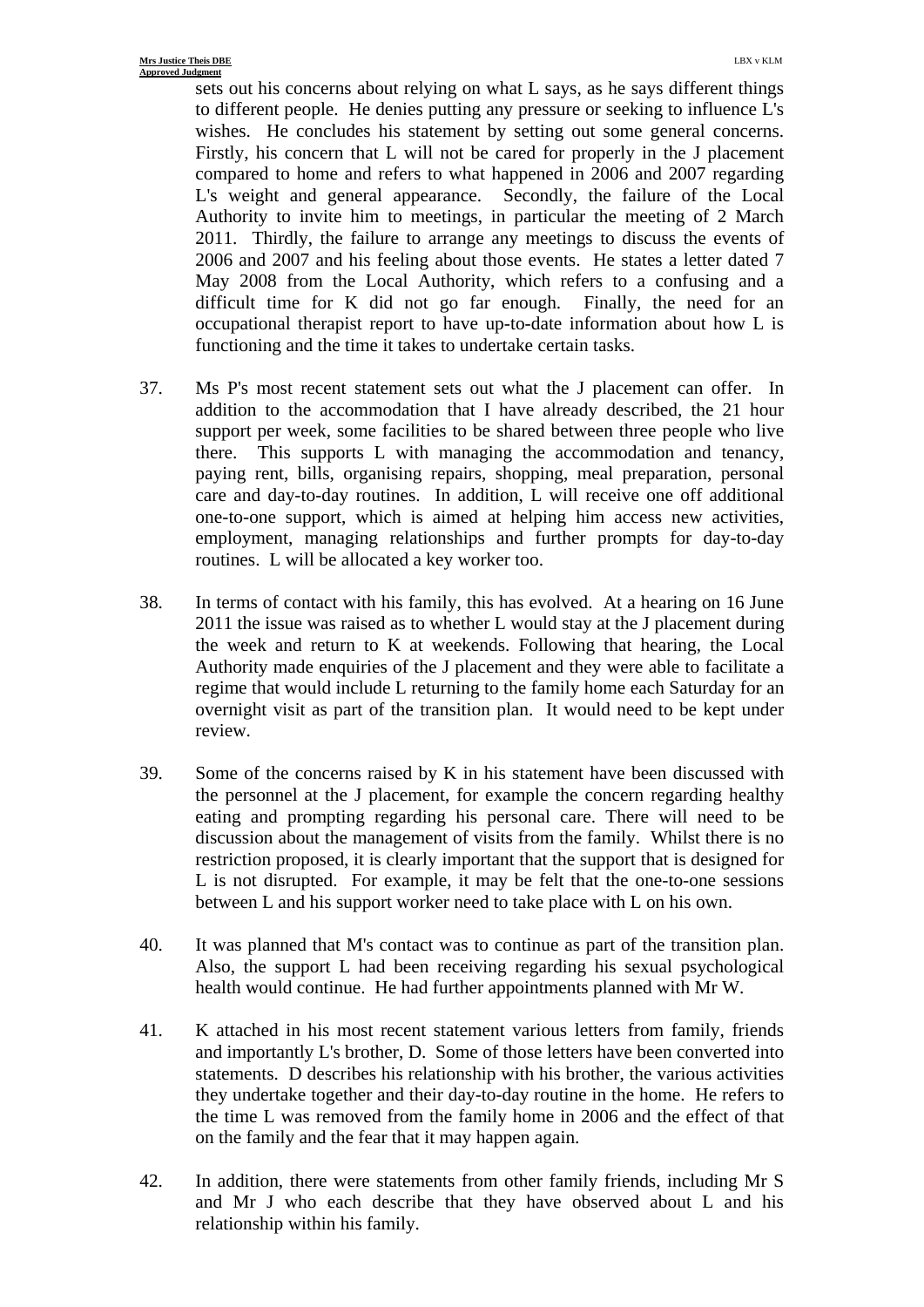- 43. Finally, in terms of the updated documentary evidence that was before me the Official Solicitor filed a statement and position statements and attached to the position statement was a report from the advocate who had been appointed for L detailing her four visits with him and an attendance note of a recent meeting between L and his solicitor.
- 44. During the hearing before me, which lasted two days, I heard oral evidence from Ms P, the allocated social worker since September 2009, K, D, Mr S, Mr J, M, Advocate B and Ms Thakrar.
- 45. Ms P's evidence confirmed Local Authority support for the trial period at the J placement. She was asked about the events that occurred in 2006 and whether she understood K's concern the Local Authority is seeking to do what they did then. She said she understood that feeling, but made it very clear that what is being sought now is very different. She explained the thinking behind the regime set out in the schedule of contact attached to the January 2011 order. She said she understood from K's point of view he saw that as being the Local Authority in control, but he was represented at the hearing in January 2011 and his legal team took a full part in negotiations.
- 46. She agreed that what was being proposed now was more generous contact, including staying contact. As she set out in her statement, this followed enquiries made by the Local Authority following a request at the June hearing. It was suggested to her that this only occurred due to the fuss kicked up by the father. She acknowledged the closeness of the family and the care given to L by his family. Various points in the balance were put to her and she responded stating that one of the risks is that by not taking up this opportunity for L to experience independent living in a supportive environment in a planned way (as opposed to a crisis,) would not assist him in helping to work towards independence.
- 47. Although she accepted L had said different things to different people, the point was made to her that she should have been more balanced in her statement about the different things that he had said, she was clear that he had said to her that he wanted his own space. She said he will not know unless he is given the opportunity to try. She said he finds it very difficult to express preferences in the abstract unless he has experienced it.
- 48. K's oral evidence was, if I may say so, very powerful. He clearly and understandably has very strong views about what he considers to be in L's best interest. When he spoke about his feelings about what happened in 2006 and 2007, I was left in no doubt that what he had experienced then had left a very deep emotional wound which, despite the passage of five years, had only superficially healed. On more than one occasion he clearly feared that by even taking the first step in this process of a move to supported accommodation, he may end up in a situation where L is denied contact with his family. On one level he can accept the need for L to move to more independence, but even a small step in that direction resurrects his fears from events in the past. At the end of his cross-examination by the Local Authority, he said:

 "I am concerned that by sending my son there [the J placement], I may not see him again."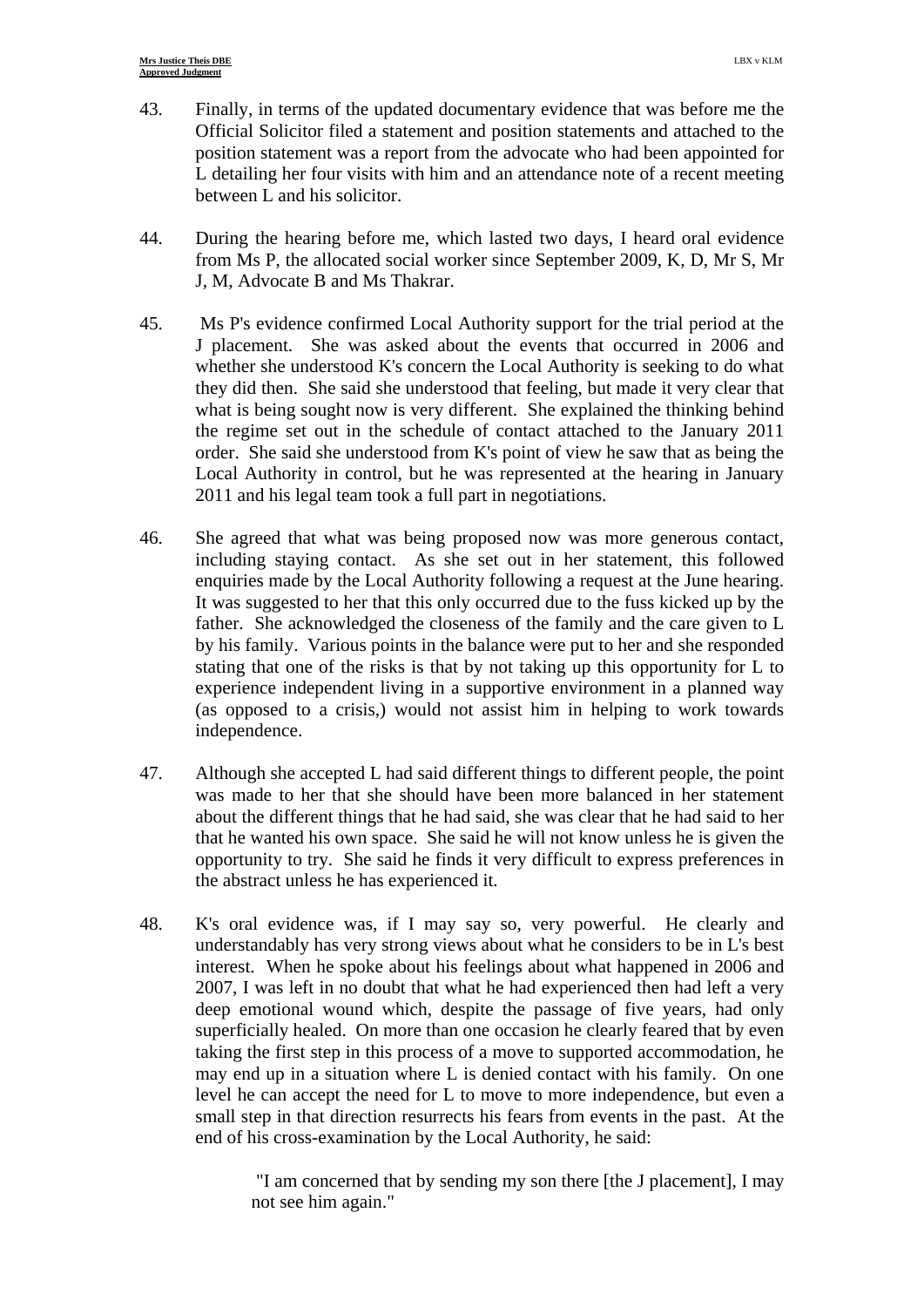- 49. However, he accepted earlier that there were different people involved with the Local Authority now.
- 50. He described the routine in the family home and the activities he undertakes with L, which include playing cricket, looking after the birds, cycling and playing snooker. He produced a list he had prepared regarding issues he wanted to discuss regarding his concerns in relation to the proposed placement of the J placement. Many of them are set out in a record I have already referred to of the meeting that took place on 29 November 2010.
- 51. He was clear that he felt that the personal care given to L would be less and that all the skills that are part of the J placement could be undertaken at home. He expressed very clearly that he considered a move away from the family home to involve a breach of the Article 8 rights of the family, namely him, D and L.
- 52. He was quite dismissive of the various advocates L had had. He said he had not met a good one, save possibly Advocate AA, but his funding had been cut.
- 53. In cross-examination on behalf of the Official Solicitor, he did not accept the record of the meeting in April 2011 that he agreed to the transition plan. When asked about why he had not attended the planned visits, he said "L said he was not interested. He was playing football."
- 54. He was asked about his view regarding the role of the various advocates L had had and was asked about what they had reported about what L had said about not living at home. He said that he would only accept it if he was present when it was said by L.
- 55. He accepted that one day L will need to move from home, but that it was being pressed too hard at the moment. When it was suggested that it may be more difficult for L to express and make choices in the family environment, he said L can go anywhere he wants to; he has his own key and if he wants to go he can. "He makes his own choices".
- 56. D, in his oral evidence, described the pressures this case has put on the family. He graphically described the effect of the events in 2006 and his chance meeting in 2007 with L. He said he is living at home out of choice, although he accepted there may come a time when he would want to live away from home. He accepted that L will need to move on to independent living, but did not think it should happen now in the way proposed. As he said, "There is no point to move now" and he fears L will not be pushed hard enough in the J placement. He said, "If he [L] wants to move, he can go". He fears any view L has expressed about moving have been because L felt under pressure.
- 57. Mr S gave evidence. He has been a headmaster of a primary school for 12 years and has an adult son living at home with cerebral palsy. His son and L do various activities together. On his account, he clearly has had a difficult experience with the care given to his son in hospital. He said L had never expressed to him the wish to live away from home.
- 58. Mr J gave evidence about his relationship with the family. He has known them for a long time and they regularly play snooker with K and L on Friday nights. He graphically described L's strength in hitting the snooker balls but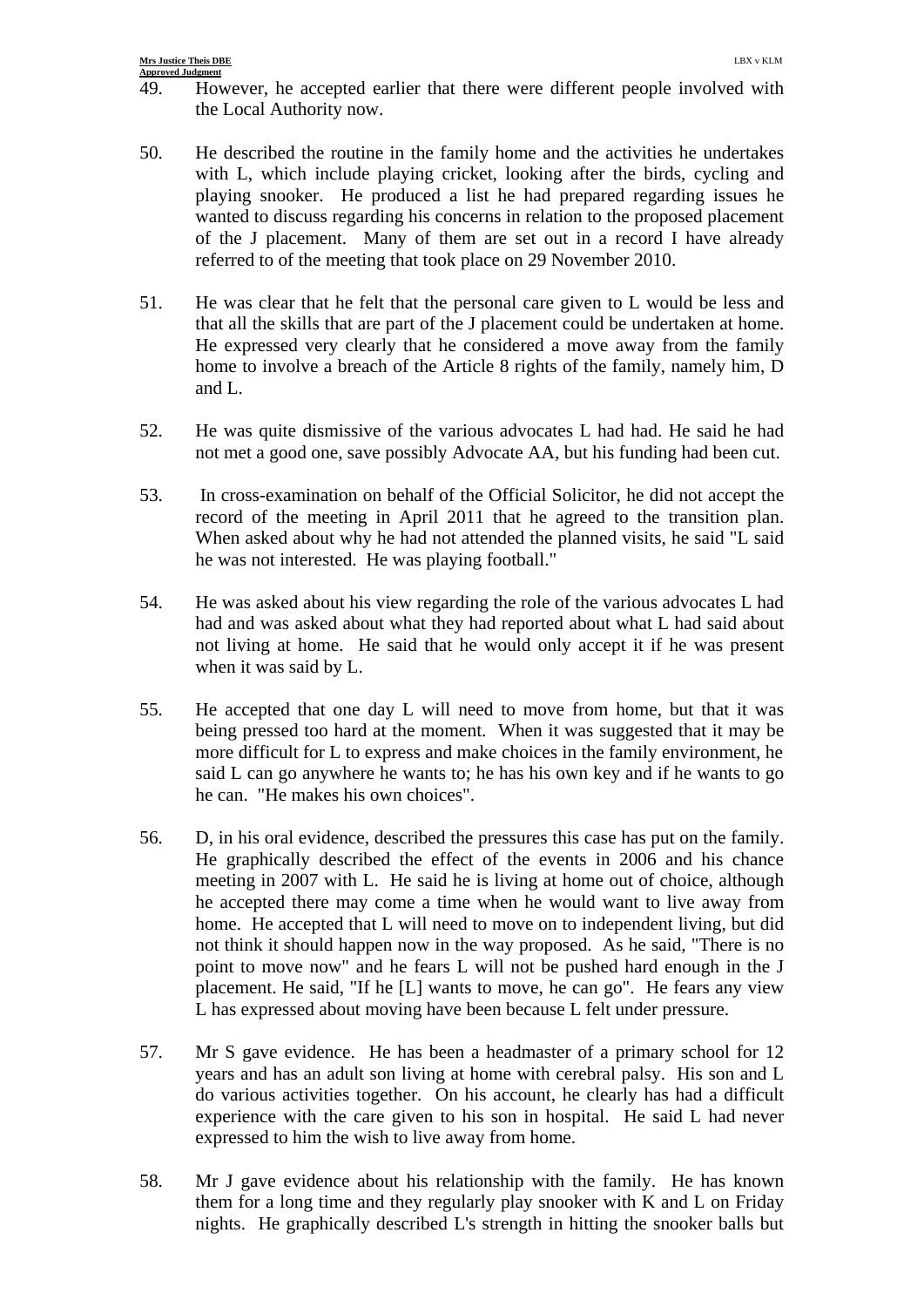his inability to tactically play the game. He said he deliberately did not talk to L about the issues of this case. He commented on K's knowledge of the issues raised by this case and I got the impression it was a frequent topic of discussion between them, no doubt often in the presence of L.

- 59. M gave evidence that she supported a plan regarding the J placement and she wished to have more contact with L. She wants it to be more flexible and include later times in the day so they can undertake activities that L enjoys, such as going to the cinema.
- 60. Advocate B gave evidence. She is an experienced freelance advocate, having previously worked in the D Advocacy Project, an independent advocacy project for people with learning difficulties. She confirmed a report produced by her which was attached to the Official Solicitor's position statement. She was clear she understood the need to allow L to express himself and need to avoid leading questions. She said she considered L as being quite eloquent and articulate and felt he was able to make choices. She said he feels so conflicted about upsetting his father and avoid doing anything that would not show he is a good son. She described him as being in a position where he does not feel he has any control and that these are all common features, in her experience, of people with learning difficulties.
- 61. She said L clearly remembered her, even though she had not seen him for about a year. They had only met once before when she was involved in a drama workshop L had attended. She described L as being aware of the court case, asking to see his solicitor if she came too and wanting to see her after the conclusion of this court case.
- 62. Her view was that L was under pressure, but felt that was more to do with the pressure from home. She recorded L saying that he did not want to go to the J placement, which he referred to as "that place". She said in her experience it was very typical of people with learning difficulties to want to please their parents.
- 63. Ms Thakrar in her evidence was clear that L is worried about saying the wrong thing. She felt that the structure of the court proceedings had helped L; it enabled him to develop certain skills, for example the respite care at the A placement and contact with his aunt. She was asked about the thinking behind the January contact schedule and said that it was to enable L time to settle down and to adapt and the good relationship L had with his advocate was going to help convey his wishes and feelings.
- 64. She agreed that if a trial period was to take place there needed to be a proper transition plan with support, for example occupational therapy support and continued support from Mr D and the need for L to have an advocate who is independent.
- 65. She was asked in some detail about the tone and language of her May report. She was taken to particular passages between paragraphs 10 and 21 of that report where it was suggested she had used strong language, even though she had not seen the parties again prior to preparing her report. She said she was concerned about the turn of events and the fact that communications with K were made in the way they were in strongly expressed emails in the early hours of the morning and complaints being made.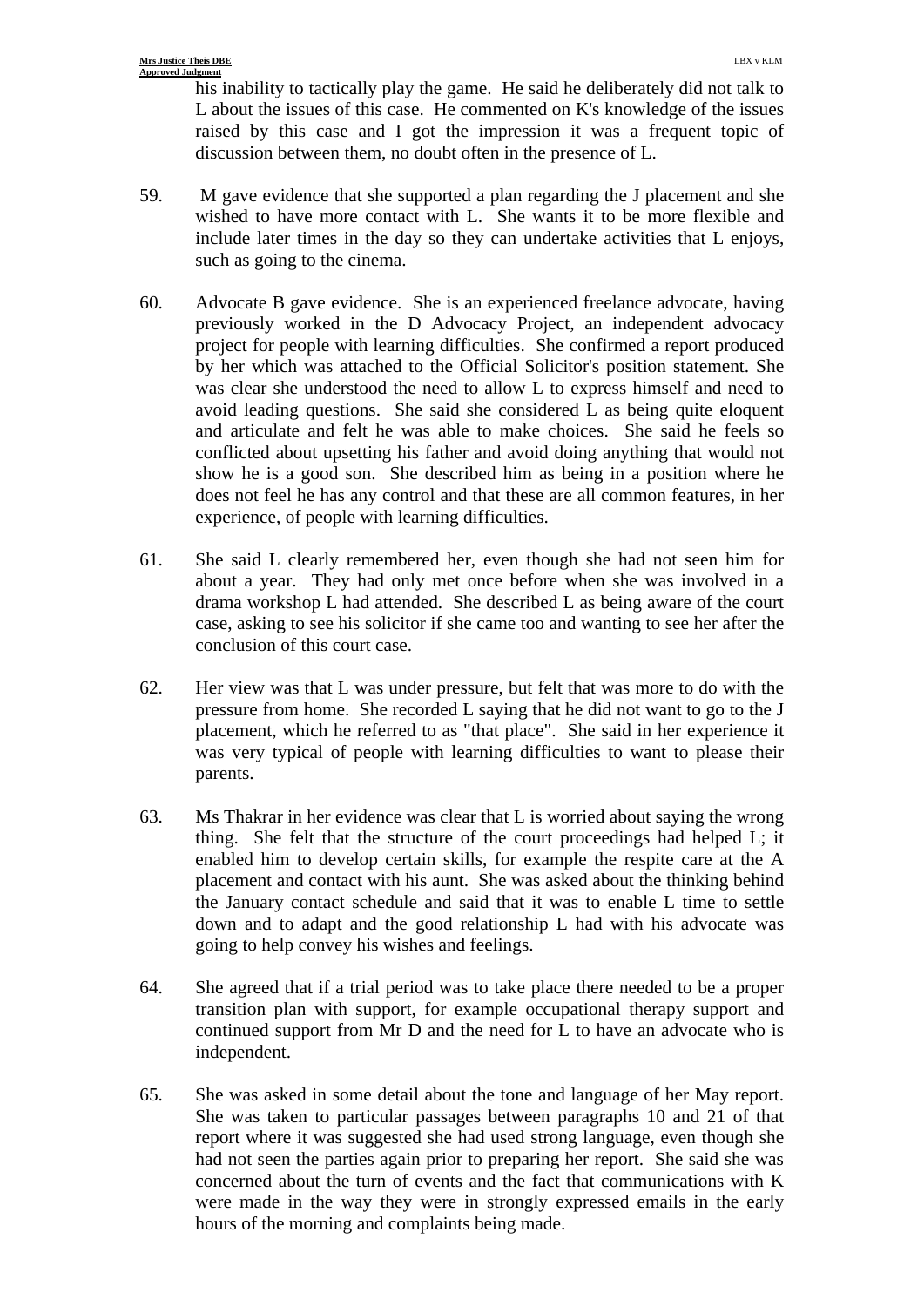- 66. It was suggested to her that her language was emotional and as a professional advising the court had not kept the right balance. She did not accept those criticisms. It was put to her that her most recent report is of much more conciliatory tones and that this has only been caused by K kicking up such a fuss. She said the situation she was responding to was different. She was asked to consider the tone of her May report in the context of K's experiences in 2006 and 2007. She said she understood that, but felt that K needed to get help and not re-enact his historical experiences year after year.
- 67. It was put to her that her default position was to support the Local Authority plans and that, therefore, that raises questions about her ability to produce robust and reliable independent judgments in the future. She responded that when she left the case in late 2010 early 2011 she understood the position was developing well in collaboration between the parties. She was concerned that the impact on L of the change in K's position. She was clear that there has to be an established system of communication between K and the Local Authority, which will avoid the breakdown that occurred earlier this year.

# The position of the parties on the law and the facts.

- 68. M has very clearly set out to me what she would like. She supports the proposal of the Local Authority and wants more flexibility regarding her contact time.
- 69. The Local Authority adopts the legal arguments advanced by the Official Solicitor. They submit that the starting point for the court is an objective consideration by the court of best interest. Such consideration does not start off without any presumption that any one environment is best. One of the factors that the court needs to consider is that when a disabled adult has lived in a particular environment for some time without problems arising, good reason will be needed to show that a change in his environment is in his best interest. Where a move away from the family home is proposed there may be more significant implications in respect of his right to respect family life but it is not inevitable, that by moving to independent living a young disabled adult would have his family relationship damaged or broken. Each case and situation is fact sensitive.
- 70. Against the starting point of cautious and careful consideration of any change to long-standing arrangements must be balanced the value of allowing disabled adults opportunities that they would otherwise have had open to them, and the need to respect their autonomy by enabling them to make informed choices and express informed preferences. They rely, in particular, on an unreported decision of Wood J in January 2009 called DCC v S where he states that in his experience:

"Whilst in many cases the family may be providers of care and nurture to such adult, there seems to be a philosophical and practical shift towards ensuring as great a degree of independence in living arrangements as possible."

I am rightly reminded that social work policy and generalised ambitions are not to be applied unthinkingly to all situations.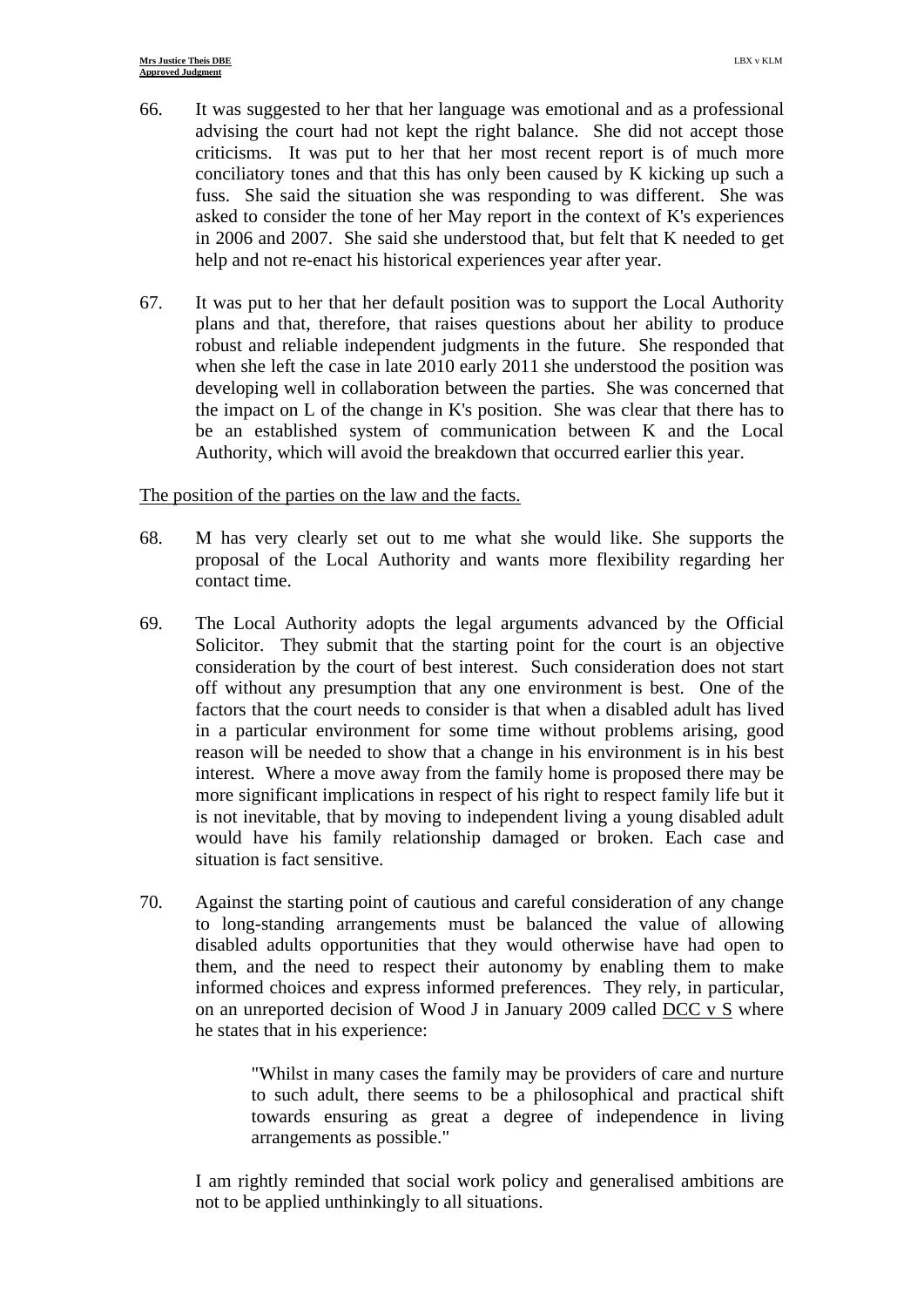- 71. The Local Authority have rightly reminded me of provisions of section 4 of the Mental Capacity Act 2005 and the need for the court, when considering what is in L's best interest, to consider all the relevant circumstances, including the obligations the court has to consider as set out in the subsections. In particular, my attention was drawn to sub-section (6) regarding wishes and feelings and sub-section (7) regarding views of others.
- 72. In summary, the Local Authority submit that all the parties have the same goal, best captured perhaps by D's oral evidence when he said, "to see L in his own flat". The debate between the parties is how best to achieve that. According to the family, it should be at some unspecified point in the future or according to the Local Authority to make use of the opportunity afforded by the J placement becoming available, being so close to the family home.
- 73. In relation to L's wishes and feelings, he has expressed different things, but has said he would like more space; not physical space but private and social space. If he did move there would be a change in the family relationships, but due to the proximity of the J placement to the family home and being in the local environment which is familiar to L, he would be able to maintain good and close contact with his family and other social contacts.
- 74. The evidence points, it is submitted by the Local Authority, to L being unable to make choices in the abstract. He needs to actually experience what is being proposed before he can properly express a view. The examples of the A placement and the contact with the aunt are relied on in support of that. Clearly the court will need to carefully balance the change in family relationships, the fact that L would not have family carers and, by definition, they would be different from the family. The family have concerns regarding diet and the spectre and fear of abuse, however against that is the actual nature of the J placement, which is more of a home than an institutional unit. Close support and monitoring is part of the plan. It will need further discussion with K.
- 75. One of the concerns expressed is how the parties and, if required, the court can measure L's views about any such placement. Mr Harrop-Griffiths submits, on behalf of the Local Authority, the court needs to look at all the evidence, not only from the advocate but the staff at the J placement and what the family say. That alone would not be a reason to proceed with what is being proposed.
- 76. On behalf of K, Mr Armstrong has been particularly persuasive. He, first of all, invites the court to make findings about events that took place in 2006 and 2007. He says the court can do that on the material it has before it. As he says in his position statement, although the details surrounding this period are not entirely clear (in part because relevant records have not been disclosed, it is said), but from what is available, he submits, that there are grounds for K to be upset and he draws the court's attention to the following matters.
- 77. Firstly, it is common ground that on 23 November 2006, immediately after being assessed by a psychiatrist, Dr A, for then outstanding criminal proceedings to determine whether he was fit to plead in respect of a trial relating to sexually inappropriate behaviour, L entered Local Authority care. Secondly, that it is also common ground that the immediate reason for this was that L had disclosed that he had been hit by K. Thirdly, there is an issue around when L first made these disclosures. Fourthly, it is, in any event,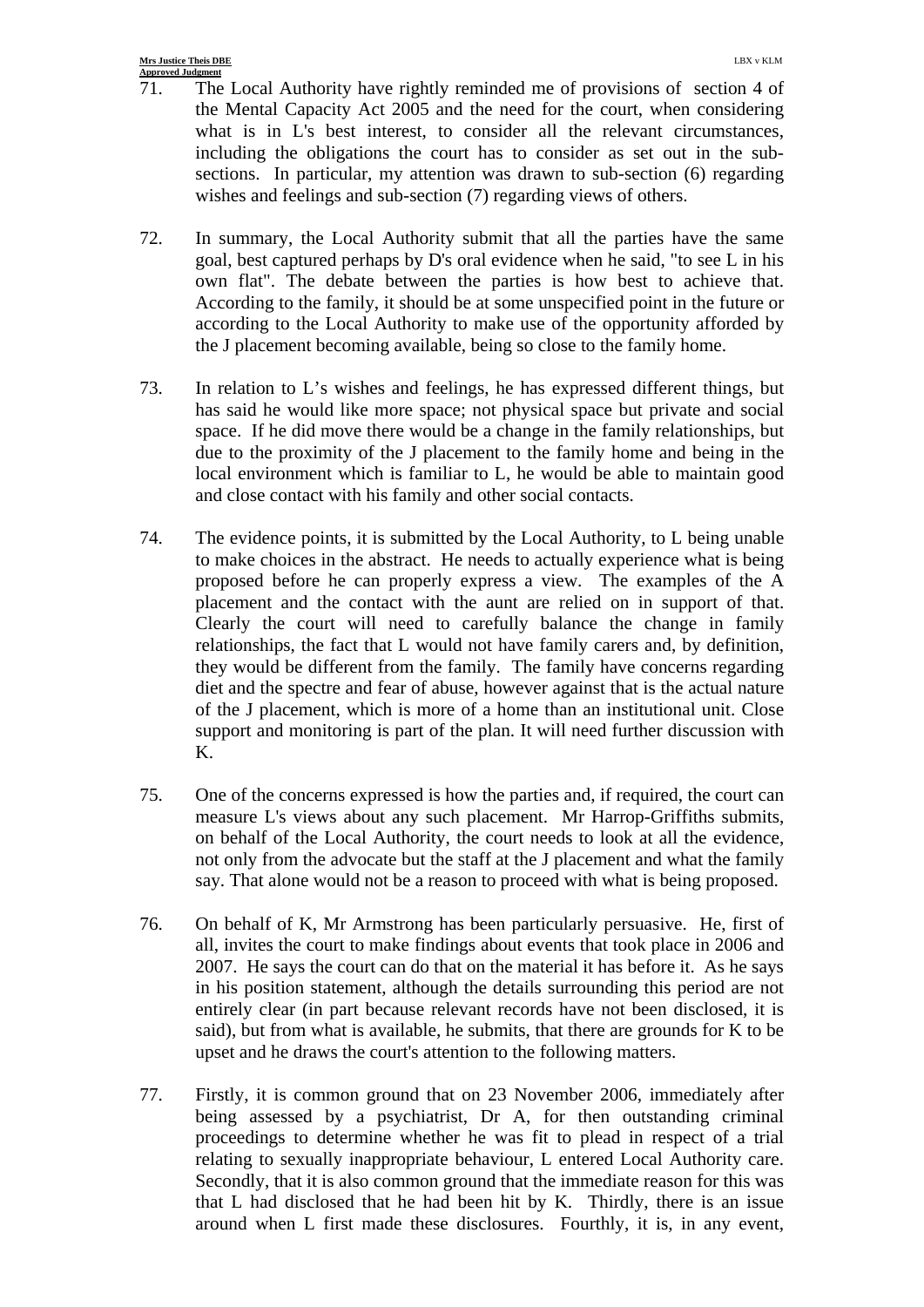#### **Mrs Justice Theis DBE** LBX v KLM **Approved Judgment**

common ground that no-one now seeks to assert that this allegation of assault was true.

- 78. Fifthly, the authority states that it did not take L into care in response to the allegation, rather relying on the psychiatrist, Dr A, who was determining the fitness to plead issue. It is said the authority assessed L as having capacity to decide matters of residence and contact and then acceded to a request by L to leave home and to have no contact with either K or D. Sixthly, it is submitted that the assessment of capacity was wrong; it was only a verbal assessment, the written report dealing only with fitness to plead and litigation capacity. It seems on the information available Dr A may not directly have been asked to assess capacity as to residence and contact. In any event, that sits uncomfortably with assessments that were undertaken in June 2006, January 2007 and March 2007 in relation to L's capacity. In addition M had issued her present application under the inherent jurisdiction in early 2007 and possibly asserted lack of capacity with regard to residence and expressly asserted that L was vulnerable and highly suggestive. Seventhly, despite this material, which partially pre-dates but strengthened throughout the five month period, it is submitted that it appears the Local Authority never re-visited its assessment of capacity, instead continuing to rely on choices which it should have been clear, L had no capacity to make. It is submitted that this remained the position until L took matters into his own hands and returned with D as soon as he saw him.
- 79. It is submitted that this of itself seems inconsistent with a man who did not want to see his brother or father. On the face of the information available the Local Authority appears to have been perfectly content with the sudden move home. Adult protection meetings that followed later seemed to be focussed on financial and other matters.
- 80. It is submitted that K's position as to the lawfulness of all this is reserved. At the very least, it is submitted, it is difficult to see how it complied with the procedural protection supported by Article 8. K and D, according to them, were told virtually nothing and they appear to have been deceived about what was happening at the time. It is submitted the lack of records, in particular surrounding the advice of Dr A, is worrying and may of itself give rise to an interference that the decision making process was inadequate.
- 81. In any event, it is submitted that there is also strong prima facie evidence of a substantive breach; a five month separation of the family based only on verbal capacity assessment that was obviously out of step with other contemporary material which was later abandoned.
- 82. As I canvassed with Mr Armstrong during closing submissions that has not been the focus of this hearing. It was not specifically raised at the directions hearing on 16 June 2011 as requiring specific investigation by the court at this hearing. It has not been investigated in a great length in oral evidence and no proper consideration has been given as to what if any further disclosure would be required from any other records.
- 83. In relation to the law, Mr Armstrong submits the starting point in any assessment of best interest is that mentally incapacitated adults are better off with their family. In support of this proposition he relies on a number of cases. Firstly, the case of re SR, a decision of Munby J (as he then was)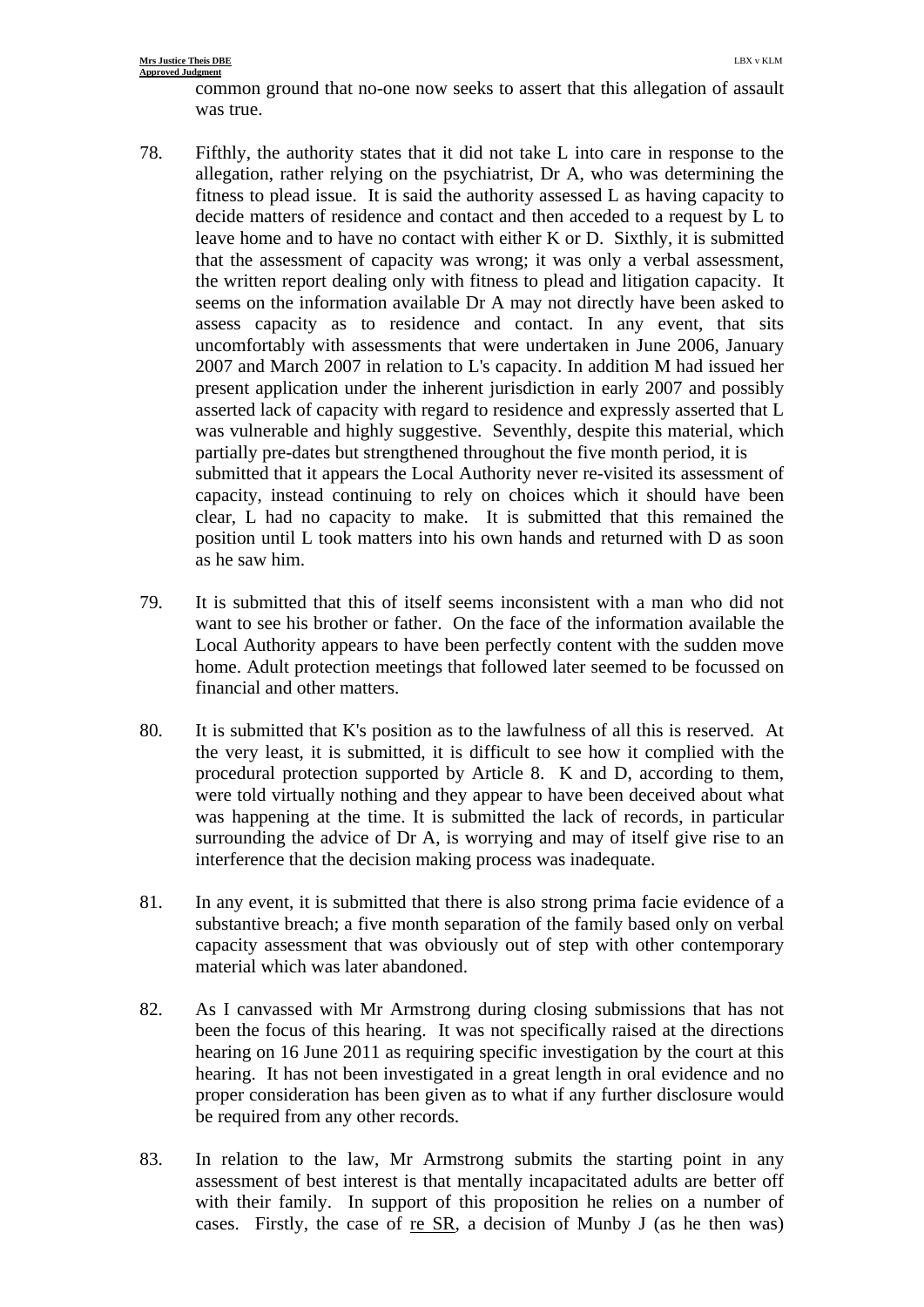reported at [2002] EWHC 2278. This was a decision under the inherent jurisdiction in relation to the residence of a young adult who lacked capacity due to chromosomal abnormality, which resulted in him having severe learning disabilities and some physical disabilities. Although 19 years of age, he functioned at the same developmental level as a two year old. At paragraphs 23 to 25 of his judgment Munby J referred to the well-known words of Lord Templeman in his speech of the House of Lords case of KD:

"The best person to bring up a child is the natural parent. It matters not whether the parent is wise or foolish, rich or poor, educated or illiterate, provided the child's moral and physical health are not endangered. Public authorities cannot improve on nature. Public authorities exercise a supervisory role and interfere to rescue a child when the parental tie is broken by abuse or separation."

#### 84. At paragraph 25, he says:

"I do not suggest that this statement of principle can simply be transported entire into the area of law with which I am here concerned. But, allowing always for the fact that a mentally incapacitated adult is neither in fact nor in law a child, the sentiments which underlie Lord Templeman's statement surely have a powerful resonance in a case such as this."

### At paragraph 49 and 50 he continued:

"49. I am not saying that there is in law any presumption that mentally incapactitated adults are better off with their families: often they will be; sometimes they will not be. But respect for our human condition, regard for the realities of our society and the common sense to which Lord Oliver of Aylmerton referred *In re KD,* surely indicate that the starting point should be the normal assumption that mentally incapacitated adults will be better off if they normally live with a family rather than in an institution – however benign and enlightened the institution may be, and however well integrated into the community – and that mentally incapacitated adults who have been looked after within their family will be better off if they continue to be looked after within the family rather than by the State.

50. We have to be conscious of the limited ability of public authorities to improve on nature. We need to be careful, as Mr Wallwork correctly cautions me, not to embark upon "social engineering". And I agree with him when he submits that we should not lightly interfere with family life. If the State – typically, as here, in the guise of a local authority  $-$  is to say that it is the more appropriate person to look after a mentally incapacitated adult than his own family, it assumes, as it seems to me, the burden – not the legal burden, but the practical and evidential burden – of establishing that this is indeed so. And common sense surely indicates that the longer the family have looked after their mentally incapacitated relative without the State having perceived the need for its intervention the more carefully must any proposals for intervention be scrutinised and the more cautious the court should be before accepting too readily the assertion that the State can do better than the family. Other things being equal, the parent, if he is willing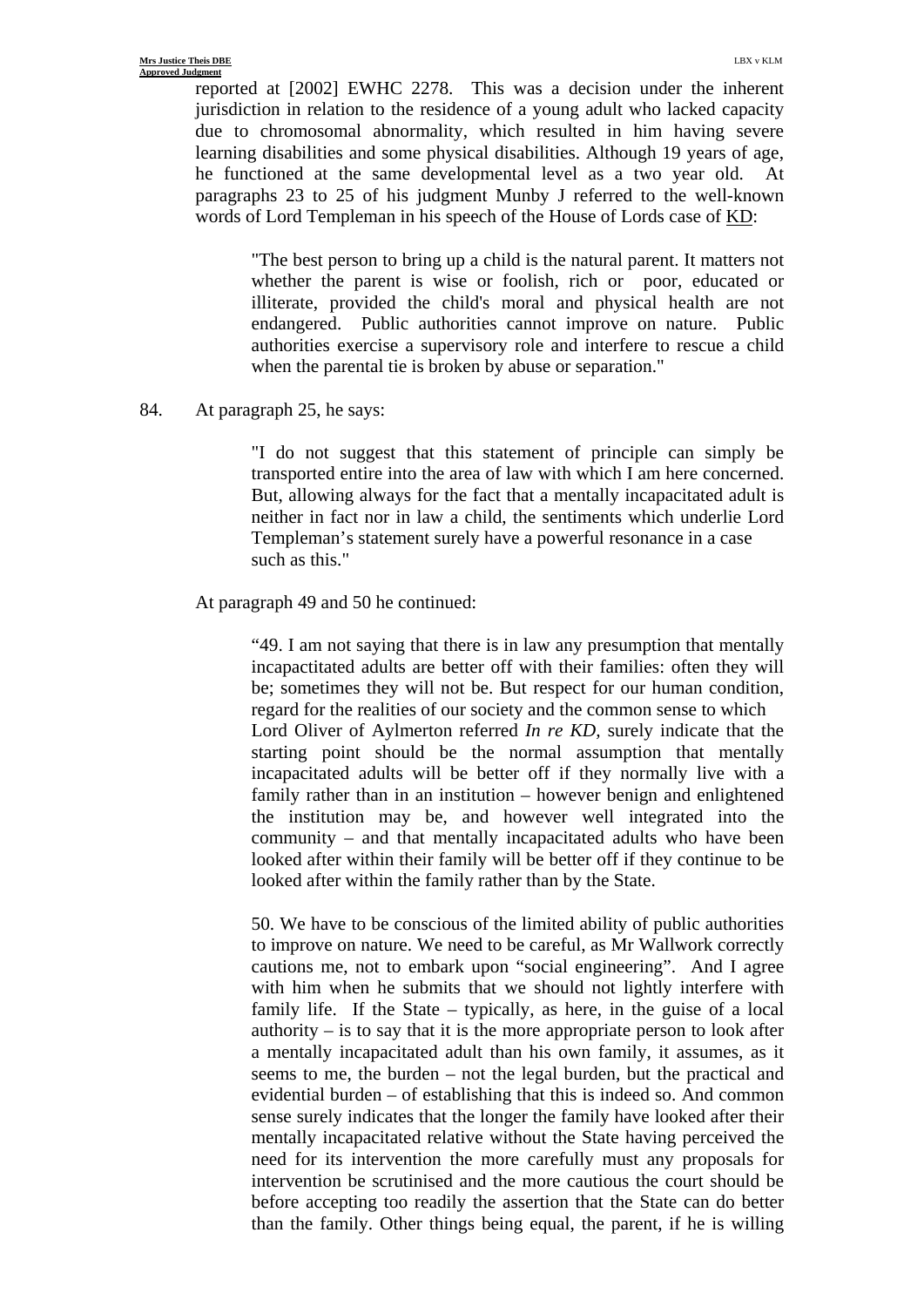and able, is the most appropriate person, to look after a mentally incapacitated adult; not some public authority, however well meaning and seemingly equipped to do so. Moreover, the devoted parent who – like DS here – has spent years caring for a disabled child is likely to be much better able than any social worker, however skilled, or any judge, however compassionate, to 'read' his child, to understand his personality and to interpret the wishes and feelings which he lacks the ability to express. This is not to ignore or devalue the welfare principle; this common sense approach is in no way inconsistent with proper adherence to the unqualified principle that the welfare of the incapacitated person is, from beginning to end, the paramount consideration."

- 85. The second case I was referred to is MM [2007] EWHC 2003, again a decision of Munby J, where he referred to Lord Templeman's observations in re KD and at paragraphs 116 and 117 warns against social engineering, the limited ability of public bodies to improve on nature and that the quality of public care must be at least as good as that from which the child or vulnerable adult has been rescued. If the State is going to justify removing children from their parents or vulnerable adults from their relatives, it can only be on the basis that the State is going to provide a better quality of care than that which they had hitherto been receiving.
- 86. The third case was re A, another decision of Munby J, reported [2010] EWHC 978. In that case he emphasises the need for the Local Authority to be sensitive and avoid being, or being seen to be, heavy handed.
- 87. The fourth case he relies on is the recent decision of Peter Jackson J in the London Borough of Hillingdon v Neary [2011] EWHC 1377 where Peter Jackson J found an Article 8 breach in part and at paragraph 155.1 stated as follows:

"No acknowledgement ever appears of the unique bond between Steven and his father or of the priceless importance to a dependant person of the personal element in care by a parent rather than a stranger, however committed."

88. Mr Armstrong submits the court should not simply say "lets find out". He submits there are good reasons in this case why this trial should not be undertaken. In relation to a balancing exercise a court has to undertake, he submits the following factors are relevant. For the move, he submits, there are two main considerations. Firstly, the main benefits of a move are said to be that it will enable L to achieve a greater degree of independence, or at least be able to test whether that is possible. This arose in the context of difficulties relating to housing in the family home which have since been resolved by D giving up his bedroom to L, who now has his own space. Secondly, the reliance on acquiring independence skills, he submits that are speculative and marginal. L is going to require a lot of support and may never acquire the necessary skills and there is no real evidence that he could not acquire them with sufficient support at home. The professional judgments that advocate this course are weakened by the failure to conduct a balanced analysis (for example, of L's views). They have to an extent "steamed ahead" with plans and not taken a more measured approach.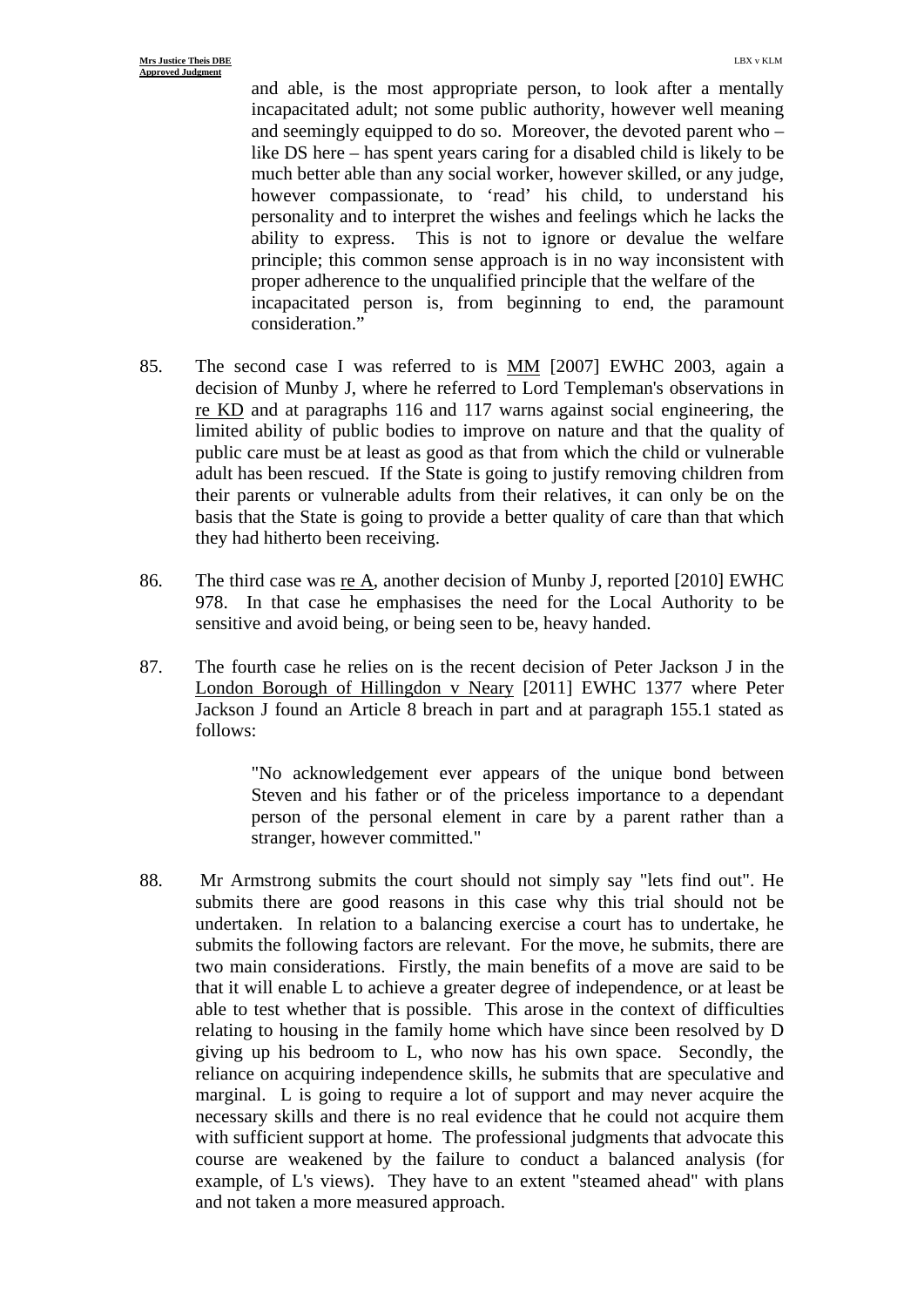89. Against the move, he highlights eight matters:

1. The family relationships are strong, made more so in adversity caused by the external pressures and particularly the events of 2006 and 2007, the day-to-day needs of L and this litigation, which has been going on since 2007.

2. The existence of the strong sibling relationship between L and D which is strengthened by the day-to-day life they share, ranging from sharing meals to common interests and Ds care for his brother's physical health.

3. The improvements in L's life and independence skills that have already taken place in the context of the family home, for example L attends college, attends Mencap events.

4. The quality and strength of this family, of the love and care described in the various letters and witness statements filed in support. Those views come from a range of backgrounds and experience and have observed the family in different contexts.

5. The expressions of preference attributed to L are mixed. It is submitted that he says different things to different people. There has been over reliance on his recent expressed wishes. The overwhelming weight of expression of preference are for staying at home and they have been given to a wide range of people. They include Dr Halstead, the advocate during 2009, statements to the Official Solicitor, speech and language therapists, Mr J, Mr P in April 2011, the ISW in November 2010 and when L was seen more recently.

6. The loss of care being given by the family which is not, and never can be, the same as that provided by those in institutional care. This relates not only to personal care but also diet and wearing appropriate clothes. The care provided by the family cannot be compared to that provided by the Local Authority, which can sometimes be thoughtless and too casual with the interests and views of family members.

7. Although there is a risk that if L remains at home he might achieve less in the way of independence skills than he could conceivably gain in a dynamic Local Authority placement. There is, at least, as greater risk that if he moves L will lose a significant part of family life on which he depends and would be at risk of a number of adverse consequences which would not be readily discoverable, either due to the lower incidence of Local Authority care or L not being able to communicate the difficulties effectively.

8. The inherent risk in proceeding with a trial and not being able to easily ascertain or measure the success of what was taking place due to L's communication difficulties. In addition, the risk that the professional judgment of those who have given evidence to date too readily accepted what has been termed the default position, which if he moves will be to remain in Local Authority accommodation.

90. Ms Butler-Cole on behalf of the Official Solicitor in her closing submissions submitted that in considering the Article 8 arguments the court must consider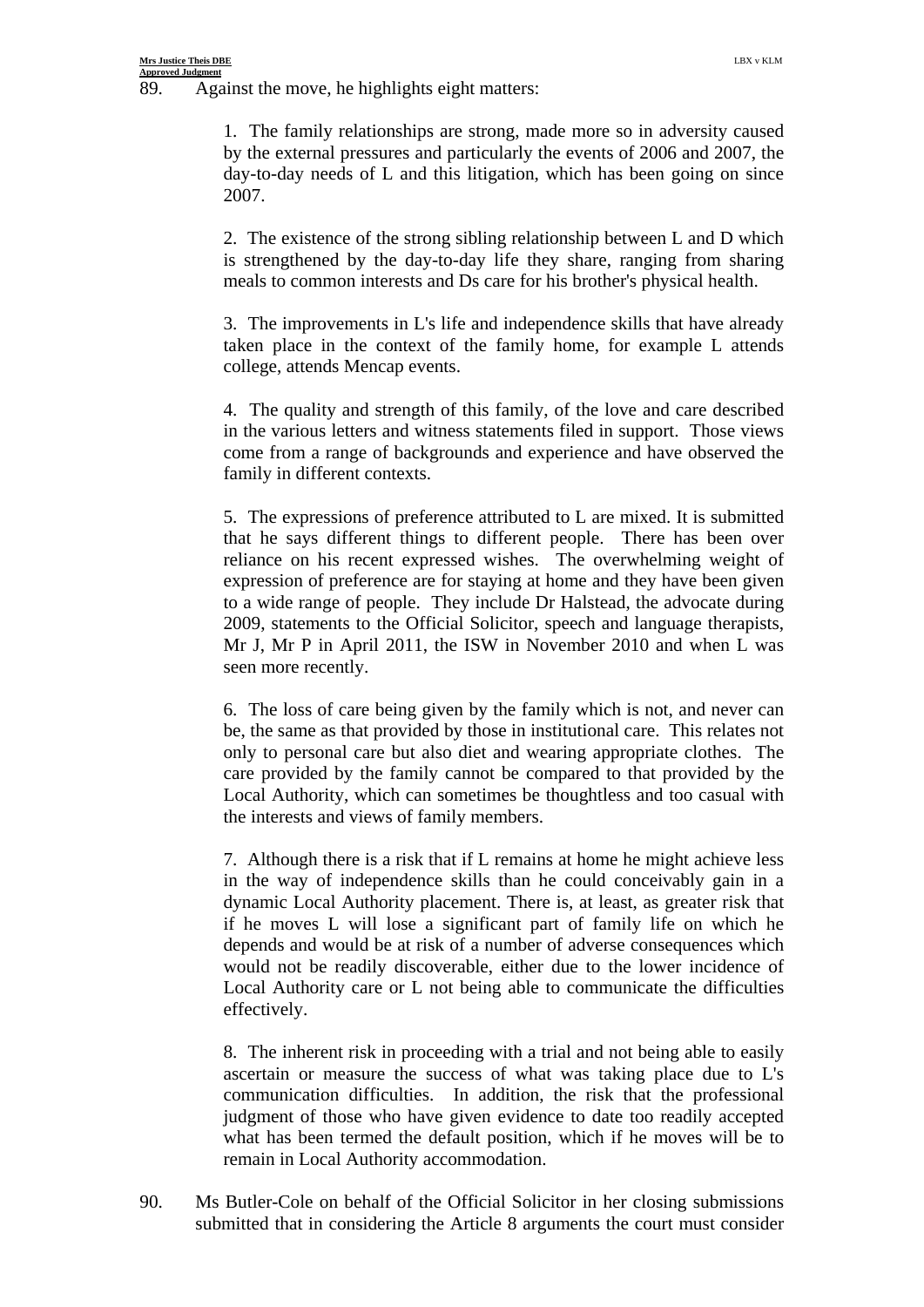the aspect of the right to private life. She submits in the context of L this includes personal autonomy.

- 91. In relation to criticisms that have been made of the Local Authority she submits they have to be looked at in the context K agreed to the move. That was his evidence in March 2010. The process moved relatively slowly. The care plan was circulated at the end of November prior to the meeting at the end of November. The January 2011 order was entered into after negotiations outside court, when all parties were represented. The contact regime set out in the schedule attached to the order was not unduly restrictive, but was to enable there to be some certainty regarding initial planning for L's move to the placement.
- 92. The complaints that things should have been done differently around the many hearings have to be looked at in the context of the many months of planning that had been abruptly bought to a halt. Attempts were made to move matters on collaboratively but in the context of events, it is not surprising the details around the proposed move became more restrictive because then it appeared to be the only option. The plan has since been changed to try and reach agreement to move the position forward for L. There are risks inherent in the change to the proposed contact, but overall in the context of K supporting the proposed move, if that is what the court decides, that is in L's overall interest. I agree with those observations that have been made on behalf of the Official Solicitor.
- 93. In relation to the balancing exercise she submits the following are relevant factors. For the move she submits there are three main factors. Firstly, the benefits to be derived from personal autonomy. L is able to function at a relatively high level, in spite of his disability. He is borderline regarding his lack of capacity, and I quote from the report of Dr Halstead:

"... given suitable conditions, he might be better able to express his own feelings and judgments authentically and more accurately... The issue affecting capacity, in my, view is not L's innate mental ability, as assessed objectively by psychometric testing, but rather the overwhelming emotional issues of others which he is poorly equipped to resist."

The court should pay great attention to possible steps that assist L in acquiring capacity or, at least, be put in a position to express genuine choices and preferences.

- 94. Secondly, L has potential to develop further in terms of the acquisition of practical skills to develop his own ideas, preferences and choices. Whilst practical skills may, to some extent, be able to be learnt whilst living in the family home, there are real concerns that L, is not able to exercise his autonomy and develop his ability to control and direct his own life while living with K. This is based on reports of conversations with L when he has said that K has told him what to say or what to think about important topics, such as residence.
- 95. There have been long-standing concerns about K being anxious about what L says. There are historical references to conversations being taped. This was reinforced by the evidence of Advocate B about L wanting to please his father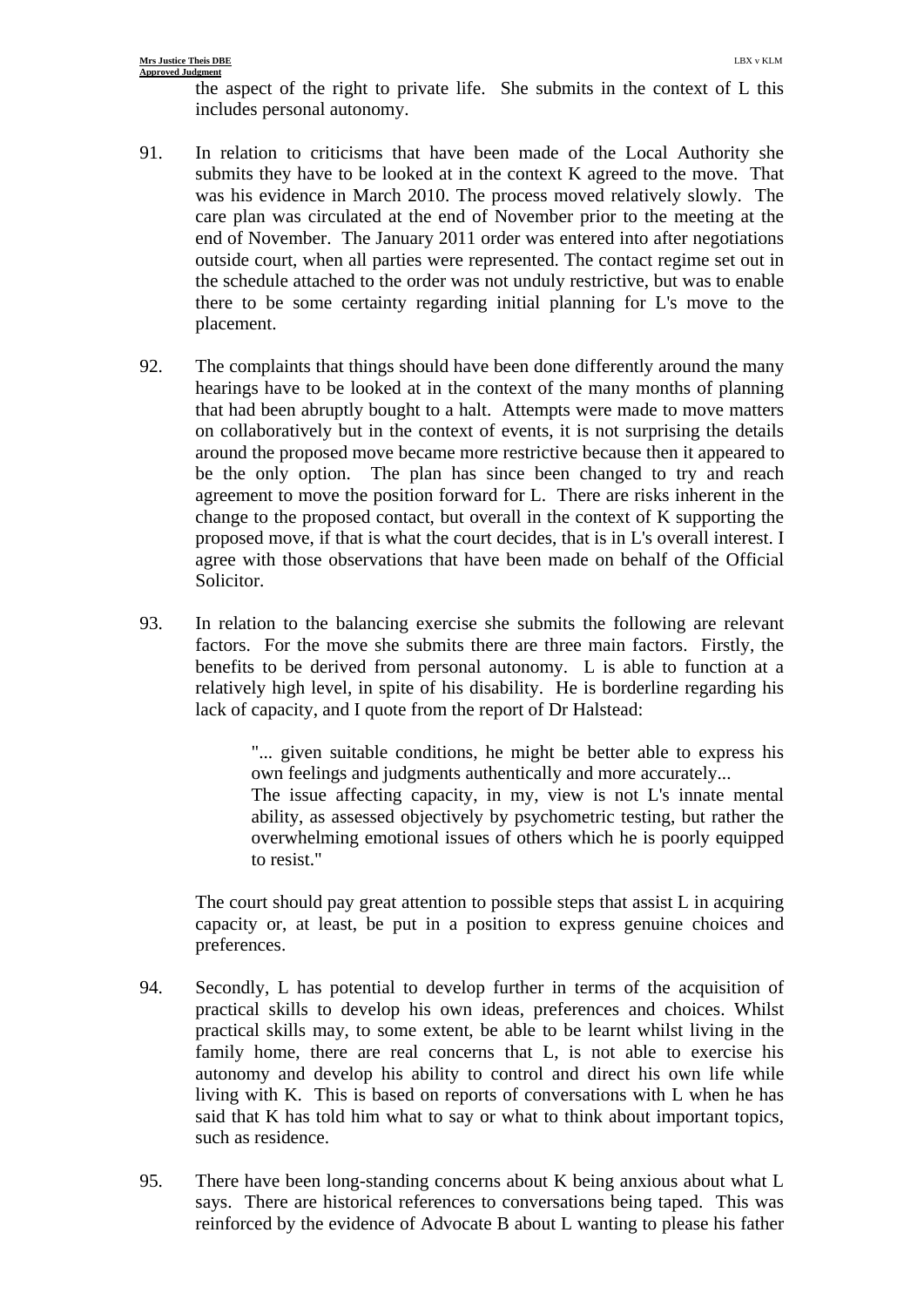and the decision by the father, in the context of these proceedings, of letting L watch the Panorama programme and then ask questions about his experience in care afterwards. L inevitably picked up on the strong views in the family home. The OS recognises that L is susceptible to the influence of others, any expressions of preference he makes cannot be viewed as necessarily reflecting his wishes.

- 96. Thirdly, it accepted that L will need to move to an external placement and the issue is timing. It is beneficial for L if it takes place sooner rather than later. This was raised not only in the context of accommodation. This holds true whether L's response to a placement at the J placement is positive or negative, as in either case knowledge of L's response will inform future care provisions for him.
- 97. There are two main reasons against the course proposed by the Local Authority. Firstly, and importantly, the loss to L of his family relationships that would inevitably change if he moves to the J placement. Important elements of his home life would be lost if he moved and these cannot be replicated. Whilst acknowledging the significance of these losses the Official Solicitor submits that the weight of these losses are at least ameliorated if the placement at the J placement is sufficiently flexible to allow L to return home, so that he can spend time with his father and brother and other aspects of home life that are important to him, such as caring and being with his birds. This has been reflected in the adjustment to the proposed placement at the J placement, which allows staying contact at the family home.
- 98. Secondly, the concerns outlined by K and L's brother, D, about L's inability to care for himself, the risk of disputes with other residents, concern about his diet and lack of stimulation and whether they will be able to be monitored effectively and acted upon. The level of support which is proposed is high, is flexible and dynamic and the concerns identified will be kept under review. This will not be, as K fears, a repeat of what happened in 2006 and 2007 when L's family life was seriously disrupted.
- 99. The Official Solicitor submits the balance comes down in favour of the court authorising a trial period being in L's best interest.

### Decision

- 100. The issues raised by this case are difficult and complex. In relation to the submission made on behalf of K that the court should make findings about events that took place in 2006 and 2007 when L was removed from the family home, I have already outlined the forensic difficulty with that in that such a finding was not identified as a matter to be determined at this hearing.
- 101. As the written opening position statement, submitted on behalf of K, acknowledges in paragraph 5 "relevant records have not been disclosed". No request has been made with these proceedings that such disclosure should be

 made and I have no idea what further material would be available to inform any factual of determination as to what took place during this period and what the rationale was behind various decisions at each stage. To embark on a fact finding exercise on the basis of incomplete evidence would, in my judgment, be fundamentally flawed.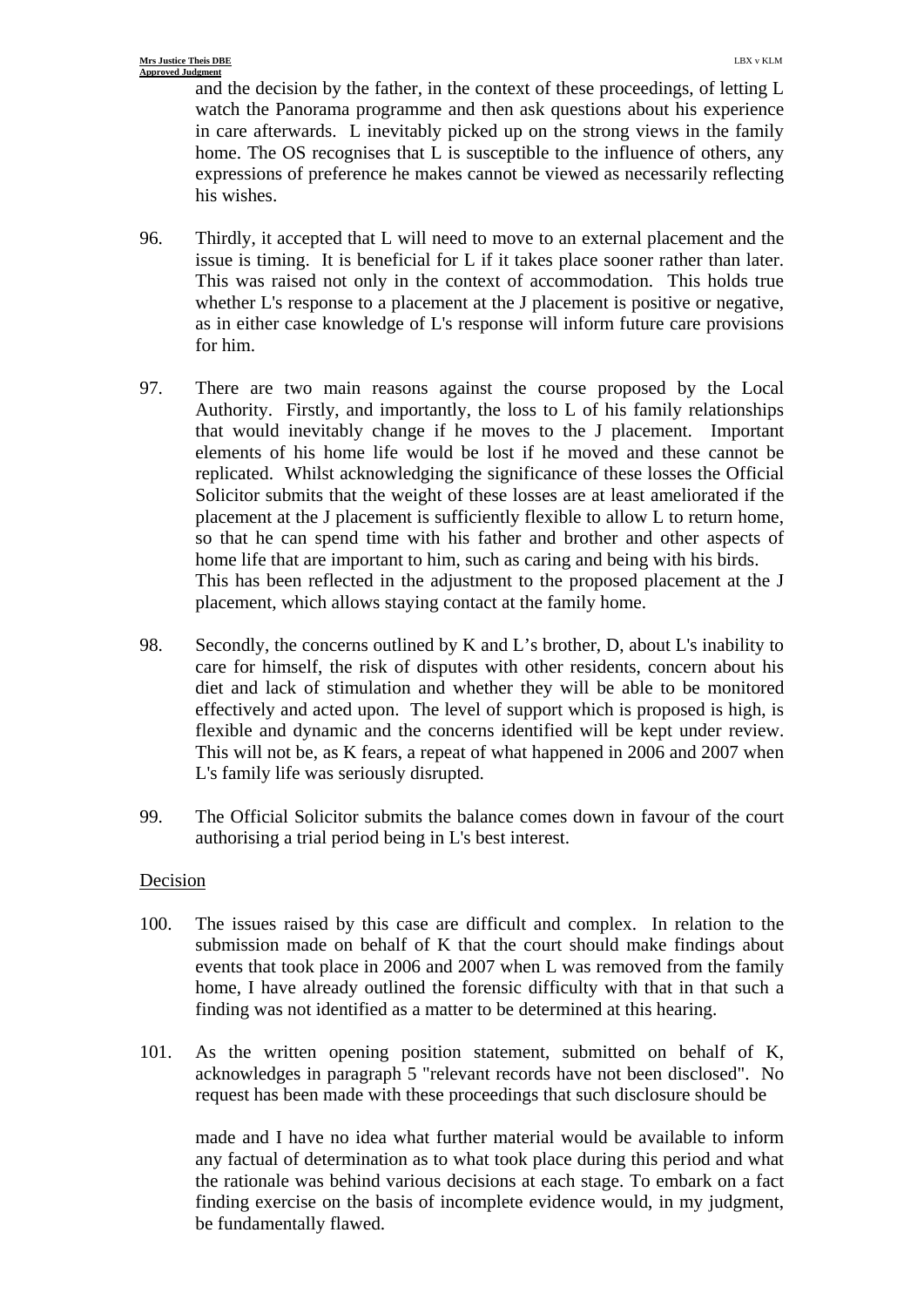- 102. What I can say, as I have already indicated to Mr Armstrong, is that despite the passage of time I am entirely satisfied that there remains in K and D, but in particular K, a palpable fear that what is being proposed will end up as a re-run of what happened in 2006 and 2007, when L lost contact with his family. On K and D's version of events, if correct, there remains a real sense of injustice about the decisions that were taken during that period and the gross interference in their family life. If their version of events is correct their position is very understandable and it should be factored in when considering their actions and decisions in this case. Having experienced such an interference in their family life it is readily understandable why they fiercely guard against any further disruption and L's right to remain at the family home.
- 103. However, the court's task is different and whilst acknowledging that factor, the court has to stand back and consider what is objectively in L's best interest. In my judgment, whilst the court must factor into the balancing exercise it has to undertake, the family life that L clearly has with K and his brother that should not be the starting point as submitted by Mr Armstrong. Each case is fact sensitive and requires the court to undertake the balancing exercise in reaching its decision as to what is in L's best interest. What the court has to do, as set out in subsection 4(4) of the Mental Capacity Act, is consider all the relevant circumstances when undertaking that exercise.
- 104. I also bear in mind the Article 8 rights that are clearly engaged in this case that everyone, namely K, L and D, have a right to respect for their private and family life, their home and their correspondence and that there should be no interference by a public authority with the exercise of those rights except as in accordance with the law and is necessary and proportionate.
- 105. Having considered the written and oral evidence the detailed written and oral submissions, the relevant considerations in conducting the balancing exercise in my judgment can be summarised as follows:

1. L's family life at home with K and D is a significant benefit to L. The standard of care he receives is very high and the emotional attachments and relationships very strong. Any interference with that will need to be justified as being proportionate.

2. L is borderline capacity. The improvements he has made, as the evidence demonstrates, during the course of these proceedings in being able to articulate his views and express his wishes they should be supported and built on if possible.

3. L's need and right to a private life, which includes steps to personal autonomy, need to be given weight.

4. Historically the evidence demonstrates L has not easily been effectively able to make decisions about things or choices in the abstract. He needs to experience them to enable him to make an informed choice. Tangible examples of this are the respite care at the A placement and his contact with his aunt.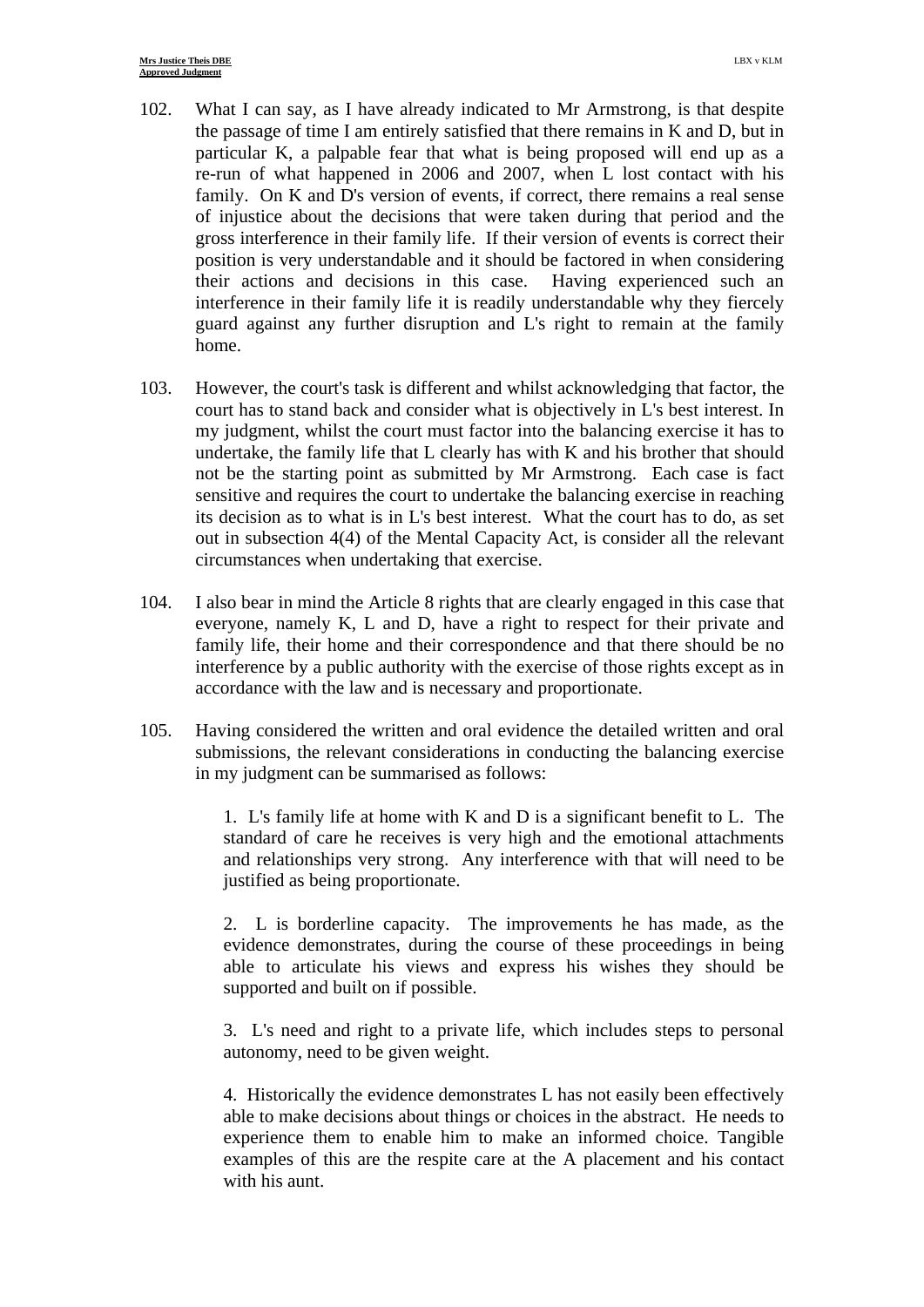5. Whilst historically he has expressed a wish to remain living at home, this must be looked at in the context of his understandable wish to have the approval of his father and to be seen as being a good son. On the evidence, it is more likely than not that he will have picked up what his father's views are about opposing the plans to move to supported accommodation. A vignette was provided by the evidence of Mr J about the father talking about little else than the issues raised by these proceedings. D referred in his evidence to pressures arising from these proceedings in the family home.

6. There is broad agreement about the need for L to live independently in due course. The issue is when and the timing for that.

7. The suggestion on behalf of K and D that L has the choice now to leave the family home if he wanted to fails, in my judgment, to properly recognise the reality of the position L finds himself, as described most graphically by his current advocate, Advocate B, whose evidence I accept.

8. The accommodation that has been identified at the J placement is known to the Local Authority. The social work evidence is that it has a proven track record. It has detail of good and valuable support, is very close to the family home and the local area that L is familiar with.

106. Having considered these factors, I have come to the clear conclusion that L's best interests are met by the court authorising a trial period at the J placement. This is for the following reasons:

> 1. It is in L's best interest for steps to be taken to enable him to achieve as much personal autonomy as possible. He is borderline capacity and the court must seriously consider steps that would enable him to either regain capacity, or enable him to make informed choices and decisions.

> 2. Historically L has not been able to make such choices in the abstract. He must experience them before he is able to make those decisions and choices.

> 3. The inevitable interference in family life L currently enjoys is justified and proportionate due to the proximity of the J placement to the family home and the support offered and the flexibility in the regime for contact proposed.

> 4. The risks in relation to personal care, diet, day-to-day routine are well supported by the regime of support proposed. While this will inevitably be different from that provided by family members, it can be done collaboratively with the family. It has to be looked at in the context of enabling and allowing L to make informed decisions and choices about independent living. To their very great credit both K and D have said that if the court's decision is to

> authorise a trial period they will support it. That support can only benefit L in his journey to making that decision.